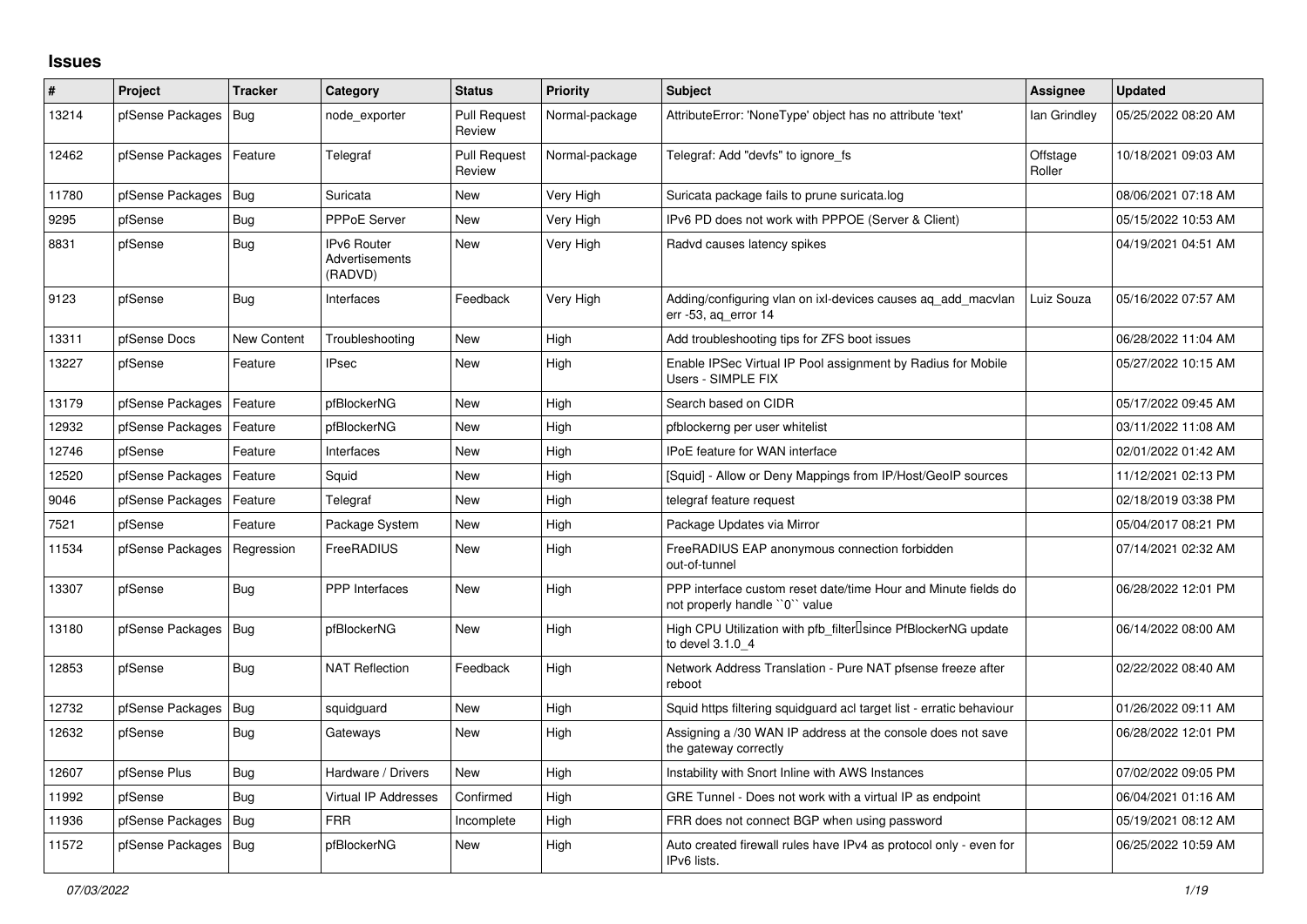| $\vert$ # | Project                 | <b>Tracker</b> | Category            | <b>Status</b>          | <b>Priority</b> | Subject                                                                                                                                                                       | <b>Assignee</b>       | <b>Updated</b>      |
|-----------|-------------------------|----------------|---------------------|------------------------|-----------------|-------------------------------------------------------------------------------------------------------------------------------------------------------------------------------|-----------------------|---------------------|
| 11563     | pfSense Packages        | <b>Bug</b>     | <b>BIND</b>         | New                    | High            | BIND GUI writes TXT records > 255 characters                                                                                                                                  |                       | 02/27/2021 07:11 AM |
| 11158     | pfSense Packages        | Bug            | <b>FRR</b>          | New                    | High            | <b>FRR Prefix Lists</b>                                                                                                                                                       |                       | 12/30/2020 04:55 PM |
| 10760     | pfSense Packages        | Bug            | <b>BIND</b>         | New                    | High            | pfSense BIND 9.14.12 server terminates due to assertion failure                                                                                                               |                       | 07/11/2020 04:53 PM |
| 10252     | pfSense Packages   Bug  |                | pfBlockerNG         | <b>New</b>             | High            | pfblockerng-devel                                                                                                                                                             |                       | 02/11/2020 05:18 PM |
| 9724      | pfSense Packages        | Bug            | pfBlockerNG         | New                    | High            | pfblockerng-firewall-filter-service-will-not-start                                                                                                                            |                       | 09/05/2019 06:32 AM |
| 9136      | pfSense                 | Bug            | DHCP (IPv6)         | New                    | High            | IPv6 Tracking Interfaces Lose IPv6 Address in Certain Cases                                                                                                                   |                       | 04/21/2022 12:39 PM |
| 8513      | pfSense Packages   Bug  |                | FreeRADIUS          | New                    | High            | Freeradius 3.x Idap problem                                                                                                                                                   |                       | 02/18/2019 05:22 PM |
| 8438      | pfSense Packages        | Bug            | haproxy             | New                    | High            | haproxy: can't use ACL for cert with http-response actions                                                                                                                    |                       | 05/24/2018 01:12 PM |
| 8158      | pfSense                 | <b>Bug</b>     | Interfaces          | New                    | High            | IPv6 Track Interface issue with more than one WAN-Gateway<br>and a number of internal interfaces at least track interface<br>from one interface does not work on regular base |                       | 12/03/2017 09:00 AM |
| 8089      | pfSense                 | Bug            | Interfaces          | <b>New</b>             | High            | VLAN page breaks after config restore to new hardware.                                                                                                                        |                       | 11/21/2017 01:38 PM |
| 8050      | pfSense                 | <b>Bug</b>     | Interfaces          | <b>New</b>             | High            | Enabling bridge while interfaces have link freezes console                                                                                                                    |                       | 11/03/2017 04:38 PM |
| 7730      | pfSense                 | Bug            | Interfaces          | <b>New</b>             | High            | 2.3.4 1 greX: loop detected when hit save on filter rules or<br>interfaces                                                                                                    |                       | 07/27/2017 08:16 AM |
| 7388      | pfSense Packages        | Bug            | Suricata            | <b>New</b>             | High            | Suricata does not property recognize MTU for PPPOE interfaces                                                                                                                 |                       | 03/15/2017 05:17 AM |
| 6988      | pfSense Packages        | Bug            | Snort               | New                    | High            | SNORT Package PHP memory error                                                                                                                                                |                       | 06/28/2018 10:00 PM |
| 5413      | pfSense                 | <b>Bug</b>     | <b>DNS Resolver</b> | Confirmed              | High            | Incorrect Handling of Unbound Resolver [service restarts, cache<br>loss, DNS service interruption]                                                                            |                       | 06/19/2022 11:11 PM |
| 5355      | pfSense                 | <b>Bug</b>     | <b>IPsec</b>        | New                    | High            | on Dynamic WAN IP (DHCP Client) it takes 10 minutes before<br>Phase1 reconnects                                                                                               |                       | 07/08/2016 10:29 PM |
| 4845      | pfSense                 | Bug            | CARP                | Confirmed              | High            | CARP preemption doesn't switch to backup where connectivity<br>between systems is lost but not NIC link                                                                       |                       | 07/28/2015 07:55 AM |
| 12979     | pfSense Packages        | Bug            | Snort               | Pull Request<br>Review | High            | Snort Rules Update Process Using Deprecated FreeBSD<br>Subdirectory Name                                                                                                      | <b>Bill Meeks</b>     | 03/24/2022 09:02 AM |
| 12608     | pfSense Packages   Bug  |                | WireGuard           | New                    | High            | WireGuard tunnels monitored by dpinger causing system to stop<br>routing completely in certain situations                                                                     | Christian<br>McDonald | 12/16/2021 03:14 PM |
| 12160     | pfSense Packages        | Regression     | syslog-ng           | Feedback               | High            | An invalid configuration is generated when choosing TLS as the<br>default protocol                                                                                            | Jim Pingle            | 07/23/2021 03:27 PM |
| 8964      | pfSense                 | Bug            | <b>IPsec</b>        | New                    | High            | IPsec async cryptography advanced setting - TCP traffic not<br>passing through                                                                                                | Luiz Souza            | 12/08/2020 12:09 PM |
| 12354     | pfSense Packages   Todo |                | haproxy             | Feedback               | High            | Update haproxy-devel to mitigate CVE-2021-40346                                                                                                                               | Viktor Gurov          | 05/12/2022 08:50 AM |
| 11135     | pfSense Packages        | Bug            | haproxy             | Feedback               | High            | HAproxy OCSP reponse crontab bug                                                                                                                                              | Viktor Gurov          | 09/10/2021 11:51 AM |
| 13331     | pfSense Docs            | New Content    | Packages            | New                    | Normal          | adding documents for RIP routing protocol                                                                                                                                     |                       | 07/02/2022 02:28 PM |
| 13016     | pfSense Docs            | New Content    | Virtualization      | New                    | Normal          | Workaround for bandwith issues since 2.6 when installed in<br>Hyper-V                                                                                                         |                       | 04/01/2022 01:06 PM |
| 12791     | pfSense Docs            | New Content    | Diagnostics         | New                    | Normal          | Diagnostic Information for Support (pfSense)                                                                                                                                  |                       | 02/13/2022 08:49 PM |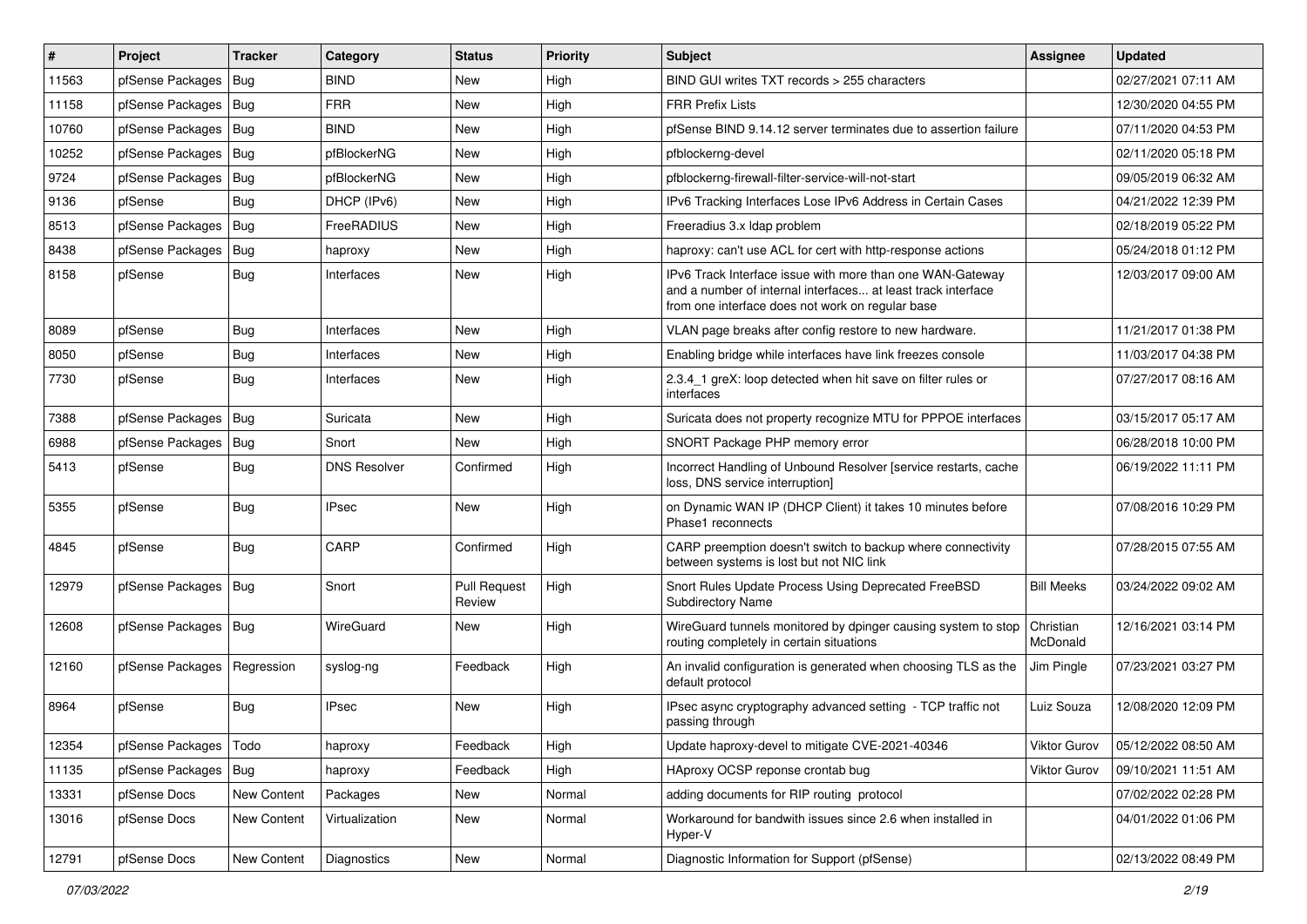| $\vert$ # | Project          | <b>Tracker</b>     | Category                    | <b>Status</b>                 | Priority | <b>Subject</b>                                                                                              | Assignee | <b>Updated</b>      |
|-----------|------------------|--------------------|-----------------------------|-------------------------------|----------|-------------------------------------------------------------------------------------------------------------|----------|---------------------|
| 12597     | pfSense Docs     | <b>New Content</b> | Hardware                    | <b>New</b>                    | Normal   | How to reset IPMI settings and password for Netgate appliances                                              |          | 05/07/2022 12:33 PM |
| 11739     | pfSense Docs     | <b>New Content</b> | <b>High Availability</b>    | <b>New</b>                    | Normal   | Manual Outbound NAT rules in HA setup                                                                       |          | 07/09/2021 08:26 AM |
| 11714     | pfSense Docs     | New Content        | <b>High Availability</b>    | <b>New</b>                    | Normal   | Feedback on Troubleshooting - Troubleshooting High<br><b>Availability DHCP Failover</b>                     |          | 03/21/2021 05:58 PM |
| 11608     | pfSense Docs     | <b>New Content</b> | Products                    | New                           | Normal   | Interfaces order of XG-7100 Quad-Port 10GbE Fiber SFP+<br><b>Installation Kit</b>                           |          | 03/03/2021 07:14 AM |
| 11172     | pfSense Docs     | <b>New Content</b> | Products                    | <b>New</b>                    | Normal   | Interfaces order of 10 Gigabit Quad-Port SFP+ Intel® X710BM2<br>Card                                        |          | 12/18/2020 01:28 PM |
| 13187     | pfSense Docs     | Correction         | Virtualization              | New                           | Normal   | Azure Frequently asked questions                                                                            |          | 07/01/2022 07:21 AM |
| 12861     | pfSense Docs     | Correction         | Hardware                    | <b>New</b>                    | Normal   | pfSense hardware tuning guide references obsolete interface<br>loader variable & buffer limits              |          | 02/23/2022 05:31 PM |
| 12570     | pfSense Docs     | Correction         | General                     | New                           | Normal   | Active appliance list missing 6100                                                                          |          | 12/06/2021 11:41 AM |
| 12535     | pfSense Docs     | Correction         | <b>Firewall Rules</b>       | <b>New</b>                    | Normal   | Negate Rules function does not match the description                                                        |          | 07/01/2022 07:20 AM |
| 12400     | pfSense Docs     | Correction         | NAT                         | <b>New</b>                    | Normal   | NAT 1:1 documentation - multi-wan information                                                               |          | 03/13/2022 12:53 PM |
| 12098     | pfSense Docs     | Correction         | Configuration               | <b>New</b>                    | Normal   | Feedback on pfSense Configuration Recipes - Accessing a<br>CPE/Modem from Inside the Firewall               |          | 07/02/2021 02:30 AM |
| 11871     | pfSense Docs     | Correction         | Products                    | <b>New</b>                    | Normal   | SG-2100 must be manually power cycled after installation                                                    |          | 10/07/2021 02:19 PM |
| 11139     | pfSense Docs     | Correction         | VLANs                       | <b>New</b>                    | Normal   | <b>Bridges and VLANs</b>                                                                                    |          | 07/01/2022 07:19 AM |
| 13268     | pfSense          | Todo               | Console Menu                | Ready To Test                 | Normal   | columns don't align nicely in console with medium-long interface<br>names                                   |          | 06/12/2022 10:32 PM |
| 13236     | pfSense Docs     | Todo               | Products                    | New                           | Normal   | Document link speed limitations with igc and ix on 6100/4100                                                |          | 05/31/2022 05:53 PM |
| 13058     | pfSense          | Todo               | Rules / NAT                 | <b>New</b>                    | Normal   | Add static routes and directly connected networks back to policy<br>route negation rules                    |          | 04/13/2022 08:05 AM |
| 12883     | pfSense Docs     | Todo               | <b>DNS</b>                  | <b>New</b>                    | Normal   | Feedback on Services - DNS Resolver - Host Overrides                                                        |          | 02/28/2022 07:54 PM |
| 12806     | pfSense Packages | Todo               | node exporter               | New                           | Normal   | Update node exporter to 1.3.1                                                                               |          | 02/15/2022 05:26 PM |
| 12787     | pfSense Docs     | Todo               | <b>IPsec</b>                | <b>New</b>                    | Normal   | Feedback on pfSense Configuration Recipes - Routing Internet<br>Traffic Through a Site-to-Site IPsec Tunnel |          | 02/11/2022 11:28 PM |
| 12770     | pfSense Docs     | Todo               | <b>Firewall Rules</b>       | <b>Pull Request</b><br>Review | Normal   | Feedback on Firewall - Configuring firewall rules                                                           |          | 06/27/2022 07:42 AM |
| 12717     | pfSense Packages | Todo               | Squid                       | <b>New</b>                    | Normal   | Squid 5.x Branch                                                                                            |          | 01/25/2022 06:24 PM |
| 12659     | pfSense Docs     | Todo               | Hardware                    | New                           | Normal   | Feedback on Hardware - Hardware Tuning and<br>Troubleshooting - Flow Control for ix                         |          | 01/16/2022 10:22 AM |
| 12461     | pfSense Docs     | Todo               | Hardware                    | <b>New</b>                    | Normal   | Improve macOS Serial Command Instructions                                                                   |          | 10/15/2021 03:47 PM |
| 12459     | pfSense          | Todo               | <b>Virtual IP Addresses</b> | New                           | Normal   | Add IP Alias subnet input validation                                                                        |          | 10/15/2021 09:35 AM |
| 12427     | pfSense Packages | Todo               | haproxy                     | New                           | Normal   | ha-proxy: action order in the GUI is not keeped in the resulting<br>ha-proxy configuration                  |          | 10/06/2021 07:02 AM |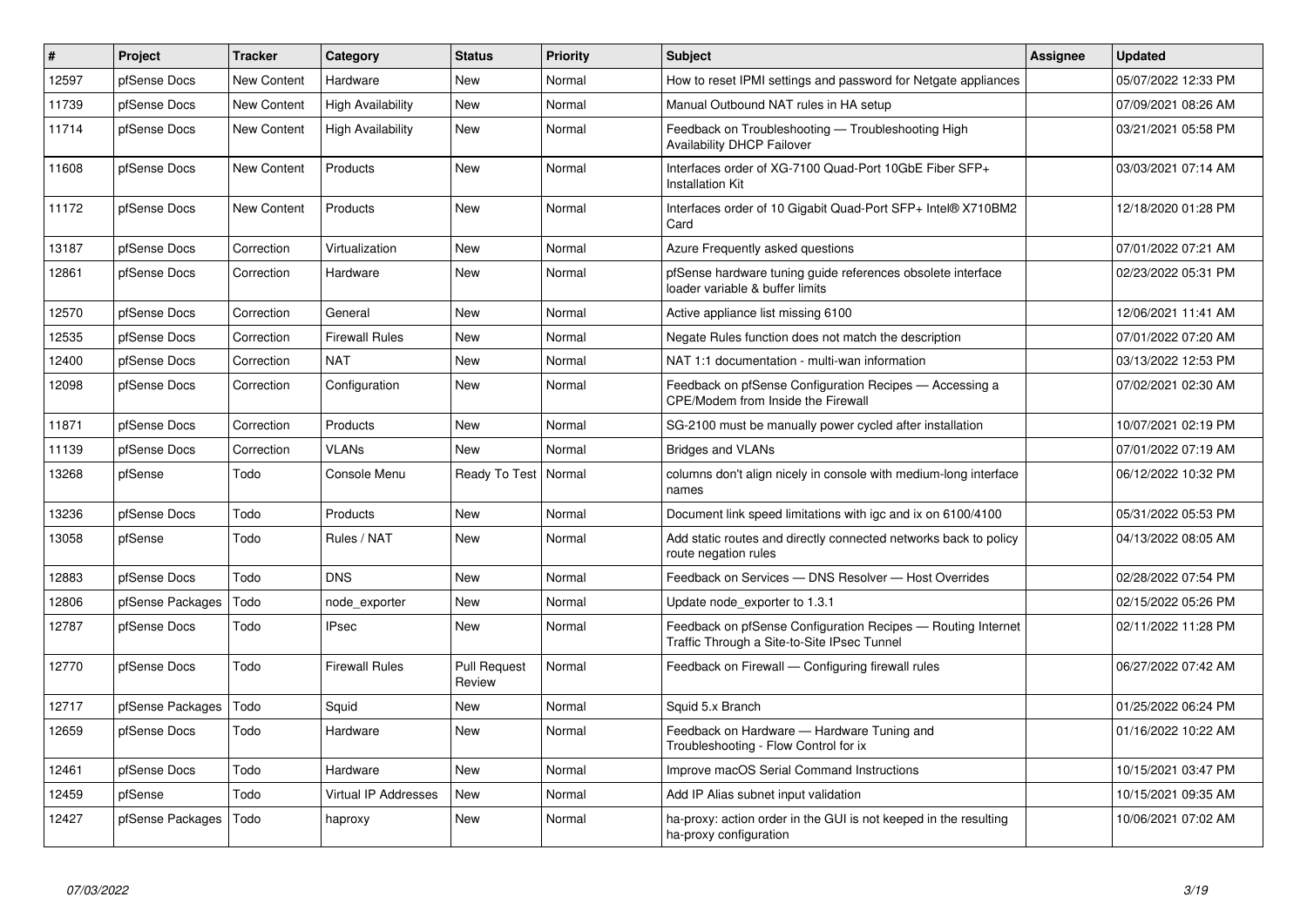| #     | Project      | <b>Tracker</b> | Category                     | <b>Status</b>                 | <b>Priority</b> | Subject                                                                                    | <b>Assignee</b> | <b>Updated</b>      |
|-------|--------------|----------------|------------------------------|-------------------------------|-----------------|--------------------------------------------------------------------------------------------|-----------------|---------------------|
| 12411 | pfSense Docs | Todo           | <b>High Availability</b>     | New                           | Normal          | Feedback on High Availability - pfSense XML-RPC Config<br><b>Sync Overview</b>             |                 | 09/29/2021 10:39 AM |
| 12402 | pfSense Docs | Todo           | Configuration                | New                           | Normal          | Feedback on Configuration - Advanced Configuration Options<br>- Notifications              |                 | 09/24/2021 12:46 AM |
| 12395 | pfSense Docs | Todo           | Packages                     | New                           | Normal          | Feedback on Packages - FRR Package - Border Gateway<br>Protocol - BGP Required Information |                 | 09/21/2021 04:32 PM |
| 12367 | pfSense      | Todo           | Installer                    | New                           | Normal          | ZFS: Do not show memstick disk on target list                                              |                 | 09/13/2021 07:37 AM |
| 12268 | pfSense Docs | Todo           | <b>Firewall Rules</b>        | New                           | Normal          | Feedback on Firewall - Aliases                                                             |                 | 08/17/2021 12:55 AM |
| 12243 | pfSense      | Todo           | Package System               | New                           | Normal          | Implement "``plugin interfaces()```                                                        |                 | 02/07/2022 03:50 AM |
| 12237 | pfSense Docs | Todo           | Hardware                     | New                           | Normal          | Feedback on Hardware - Hardware Tuning and<br>Troubleshooting                              |                 | 08/10/2021 03:13 AM |
| 12176 | pfSense      | Todo           | Interfaces                   | <b>Pull Request</b><br>Review | Normal          | Hide WireGuard interfaces on appropriate pages                                             |                 | 08/11/2021 12:52 AM |
| 12162 | pfSense Docs | Todo           | Products                     | New                           | Normal          | Add "usb reset" as possible solution for non-booting flash drives<br>on the SG-1100        |                 | 10/07/2021 02:19 PM |
| 12063 | pfSense Docs | Todo           | Dynamic DNS                  | New                           | Normal          | Feedback on Services - Dynamic DNS - Configuring RFC<br>2136 Dynamic DNS updates           |                 | 06/18/2021 06:24 PM |
| 11944 | pfSense Docs | Todo           | Packages                     | New                           | Normal          | Feedback on Packages - FRR Package - Bidirectional<br>Forwarding Detection                 |                 | 05/21/2021 12:57 AM |
| 11648 | pfSense Docs | Todo           | Packages                     | New                           | Normal          | Feedback on Packages - AWS VPC Wizard - pfSense Plus<br><b>Configuration Details</b>       |                 | 03/10/2021 06:30 AM |
| 11622 | pfSense Docs | Todo           | <b>IPsec</b>                 | New                           | Normal          | Update pfSense VPC VPN Configuration Wizard docs                                           |                 | 03/04/2021 09:36 AM |
| 11280 | pfSense      | Todo           | WireGuard                    | New                           | Normal          | Add WireGuard to ALTQ list                                                                 |                 | 04/27/2021 12:32 PM |
| 7385  | pfSense      | Todo           | Web Interface                | New                           | Normal          | Sanitize PHP includes                                                                      |                 | 08/13/2019 03:22 PM |
| 6501  | pfSense      | Todo           | Web Interface                | New                           | Normal          | Tightening up subnet expansion                                                             |                 | 08/13/2019 01:23 PM |
| 6332  | pfSense      | Todo           | Web Interface                | New                           | Normal          | Upgrade encryption options to cover current range of<br>recommendations                    |                 | 08/13/2019 02:34 PM |
| 5902  | pfSense      | Todo           | Configuration<br>Backend     | New                           | Normal          | Use a common place for default values                                                      |                 | 08/13/2019 12:53 PM |
| 5445  | pfSense      | Todo           | Web Interface                | New                           | Normal          | Improve banner for "background activity"                                                   |                 | 02/06/2016 04:43 AM |
| 2099  | pfSense      | Todo           | CARP                         | New                           | Normal          | Remove "queue" from CARP traffic                                                           |                 | 01/19/2012 10:59 AM |
| 1940  | pfSense      | Todo           | Logging                      | New                           | Normal          | Integrate rSyslogd                                                                         |                 | 07/06/2018 02:11 PM |
| 1521  | pfSense      | Todo           | Routing                      | New                           | Normal          | Investigate FreeBSD route metric support for future versions                               |                 | 05/12/2011 11:28 AM |
| 33    | pfSense      | Todo           | User Manager /<br>Privileges | New                           | Normal          | L2TP users integration with user manager                                                   |                 | 02/06/2016 04:53 AM |
| 32    | pfSense      | Todo           | User Manager /<br>Privileges | New                           | Normal          | PPPoE Server users integration with user manager                                           |                 | 02/06/2016 04:53 AM |
| 13305 | pfSense      | Feature        | Certificates                 | New                           | Normal          | Certificate Revocation page should show expiration date                                    |                 | 06/27/2022 10:26 AM |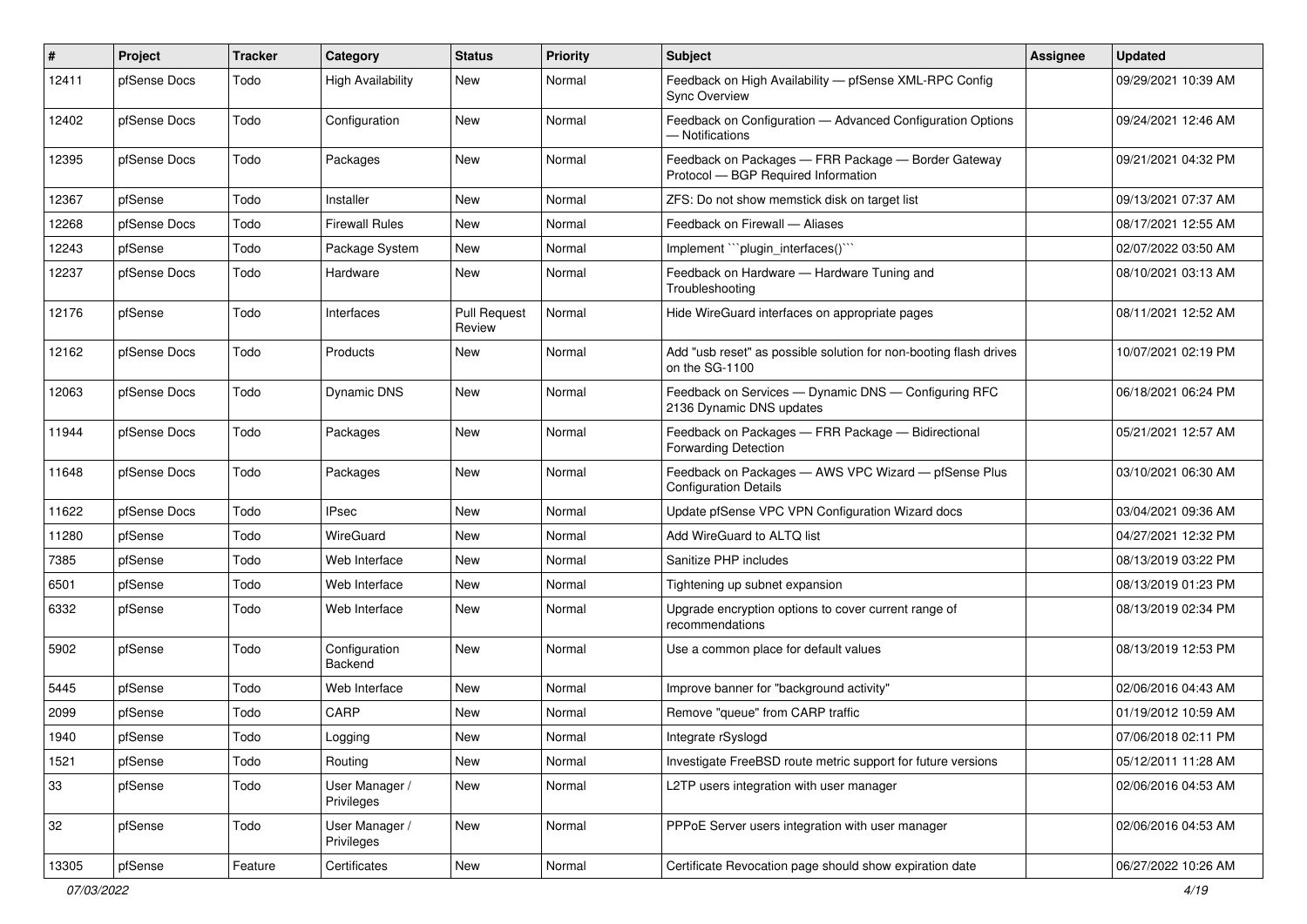| $\vert$ # | Project                    | <b>Tracker</b> | Category                        | <b>Status</b>                 | <b>Priority</b> | Subject                                                                                         | <b>Assignee</b> | <b>Updated</b>      |
|-----------|----------------------------|----------------|---------------------------------|-------------------------------|-----------------|-------------------------------------------------------------------------------------------------|-----------------|---------------------|
| 13304     | pfSense                    | Feature        | Traffic Shaper<br>(ALTQ)        | <b>Pull Request</b><br>Review | Normal          | Add Broadcom Netextreme II (bxe) to the altg capable check                                      |                 | 06/28/2022 12:01 PM |
| 13297     | pfSense                    | Feature        | Routing                         | New                           | Normal          | Support for Gateway Groups as Static Route destinations                                         |                 | 06/24/2022 07:41 AM |
| 13296     | pfSense                    | Feature        | DHCP (IPv6)                     | New                           | Normal          | Add support for DHCP6 OPTION PD EXCLUDE (RFC 6603)                                              |                 | 06/24/2022 10:10 PM |
| 13293     | pfSense                    | Feature        | <b>OpenVPN</b>                  | New                           | Normal          | Option to set auth-gen-token in OpenVPN GUI                                                     |                 | 06/21/2022 02:35 PM |
| 13292     | pfSense Packages           | Feature        | <b>ACME</b>                     | New                           | Normal          | Separator                                                                                       |                 | 06/21/2022 12:06 PM |
| 13287     | pfSense                    | Feature        | Configuration<br><b>Backend</b> | New                           | Normal          | Encode OpenVPN Custom Options                                                                   |                 | 06/20/2022 10:33 AM |
| 13264     | pfSense                    | Feature        | IPsec                           | New                           | Normal          | IPSec Phase2 select multiple PFS key groups                                                     |                 | 06/10/2022 04:29 PM |
| 13260     | pfSense                    | Feature        | Authentication                  | New                           | Normal          | Add support for OpenVPN static-challenge                                                        |                 | 06/09/2022 02:04 PM |
| 13256     | pfSense                    | Feature        | DHCP (IPv4)                     | New                           | Normal          | Better handling of duplicate IPs in static DHCP assignments                                     |                 | 06/11/2022 04:51 PM |
| 13246     | pfSense Packages           | Feature        | iperf                           | <b>New</b>                    | Normal          | iperf3 service controls do not work                                                             |                 | 06/05/2022 06:51 PM |
| 13244     | pfSense                    | Feature        | Web Interface                   | New                           | Normal          | Add help text under Timezone settings in the GUI                                                |                 | 06/03/2022 01:00 PM |
| 13242     | pfSense                    | Feature        | Gateway Monitoring              | New                           | Normal          | Enhancements to static route creation/deletion for dpinger<br>monitor IPs                       |                 | 06/03/2022 11:20 AM |
| 13207     | pfSense Packages           | Feature        | pfBlockerNG                     | <b>New</b>                    | Normal          | The feed column on the Alerts page is confusing                                                 |                 | 05/24/2022 04:56 AM |
| 13201     | pfSense Packages           | Feature        | pfBlockerNG                     | New                           | Normal          | Add FireHol Security IP Feeds                                                                   |                 | 05/23/2022 06:34 AM |
| 13200     | pfSense Packages           | Feature        | pfBlockerNG                     | <b>New</b>                    | Normal          | Custom DNS Servers for Alert settings                                                           |                 | 05/23/2022 06:16 AM |
| 13199     | pfSense Packages           | Feature        | pfBlockerNG                     | New                           | Normal          | Feed groups should not have the first listing in the group bar                                  |                 | 05/23/2022 06:03 AM |
| 13198     | pfSense Packages           | Feature        | pfBlockerNG                     | <b>New</b>                    | Normal          | Dark Theme Styling issues - Alerts White bar                                                    |                 | 05/23/2022 06:05 AM |
| 13197     | pfSense Packages           | Feature        | pfBlockerNG                     | New                           | Normal          | Put a Single donation link and a proper patreon lin in the<br>pfBlocker Support Banner / Widget |                 | 05/23/2022 05:35 AM |
| 13196     | pfSense Packages           | Feature        | pfBlockerNG                     | New                           | Normal          | remove NoVirusThanks feed                                                                       |                 | 05/23/2022 06:05 AM |
| 13195     | pfSense Packages           | Feature        | pfBlockerNG                     | <b>New</b>                    | Normal          | Dedicated website for Feed mangement - Community Driven                                         |                 | 05/23/2022 05:22 AM |
| 13165     | pfSense                    | Feature        | Dashboard                       | <b>Pull Request</b><br>Review | Normal          | Feat: live update for Services dashboard widget                                                 |                 | 05/15/2022 01:48 AM |
| 13160     | pfSense Packages           | Feature        | Status Monitoring               | <b>Pull Request</b><br>Review | Normal          | Option to sort monitoring graph views                                                           |                 | 05/13/2022 12:06 PM |
| 13138     | pfSense Packages           | Feature        | pfBlockerNG                     | New                           | Normal          | DNS over HTTPS/TLS Blocking should be removed from<br>SafeSearch                                |                 | 05/07/2022 02:52 AM |
| 13137     | pfSense Packages   Feature |                | pfBlockerNG                     | New                           | Normal          | ckuethe/doh-blocklist.txt add to DoH feeds                                                      |                 | 05/07/2022 02:39 AM |
| 13136     | pfSense Packages           | Feature        | pfBlockerNG                     | New                           | Normal          | Add crypt0rr DNS-over-HTTPS (DOH) provider list feeds                                           |                 | 05/07/2022 02:27 AM |
| 13124     | pfSense                    | Feature        | Web Interface                   | <b>Pull Request</b><br>Review | Normal          | Option to wait for interface selection before displaying firewall<br>rules                      |                 | 06/28/2022 12:01 PM |
| 13091     | pfSense                    | Feature        | <b>OpenVPN</b>                  | New                           | Normal          | RFE: Ability to specify the order of OpenVPN Authentication<br>servers                          |                 | 04/22/2022 04:30 PM |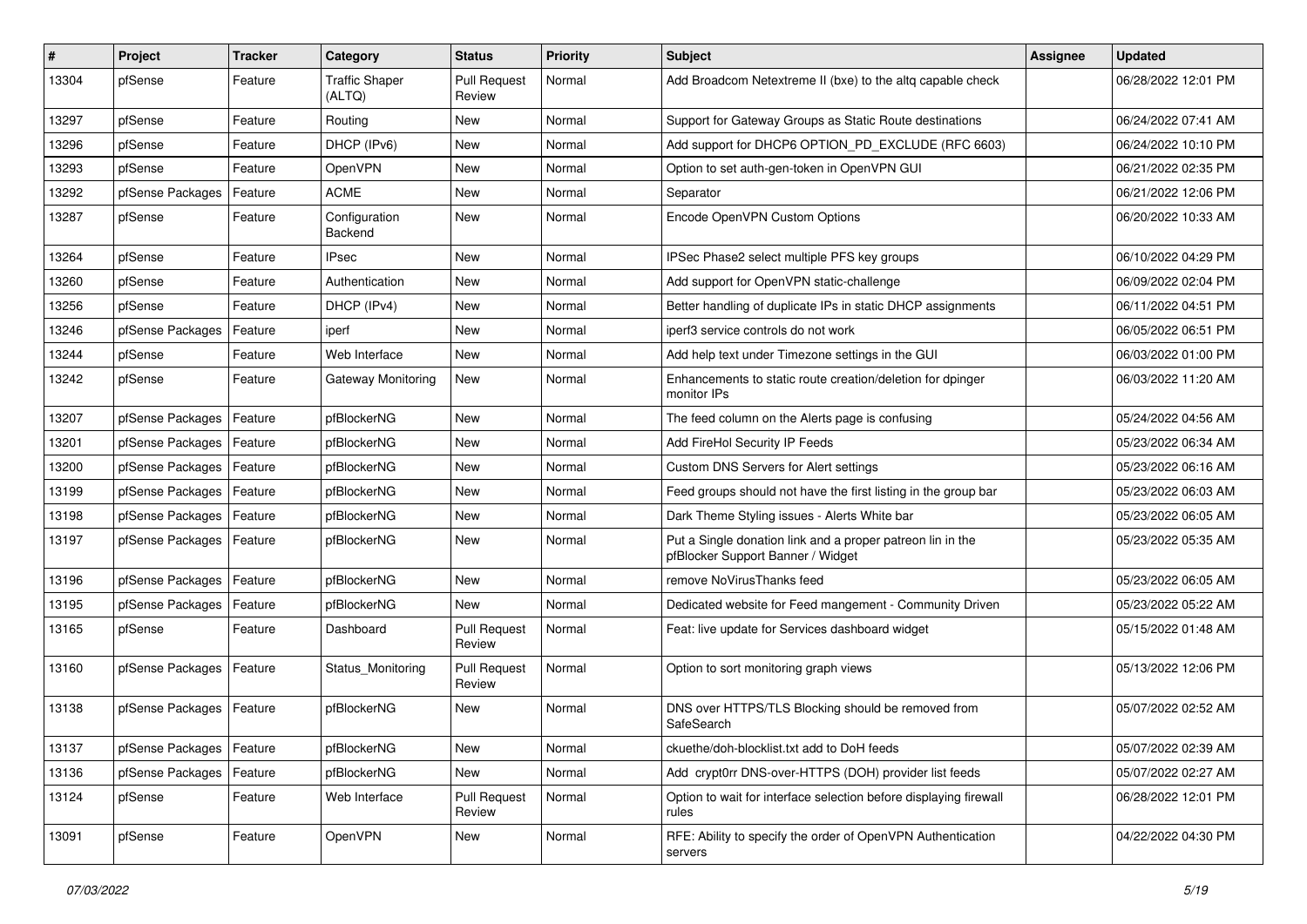| #     | Project          | <b>Tracker</b> | Category               | <b>Status</b>                 | <b>Priority</b> | <b>Subject</b>                                                                                                | Assignee | <b>Updated</b>      |
|-------|------------------|----------------|------------------------|-------------------------------|-----------------|---------------------------------------------------------------------------------------------------------------|----------|---------------------|
| 13063 | pfSense Packages | Feature        | Cellular               | <b>Pull Request</b><br>Review | Normal          | Cellular package shall support more modems and NMEA port                                                      |          | 05/06/2022 02:38 PM |
| 13044 | pfSense Packages | Feature        | Mail report            | New                           | Normal          | Customized reporting                                                                                          |          | 04/11/2022 09:22 AM |
| 13039 | pfSense Packages | Feature        | AWS VPC                | <b>New</b>                    | Normal          | Handle transit gateway VPNs in the AWS VPN wizard                                                             |          | 04/11/2022 07:31 AM |
| 13017 | pfSense          | Feature        | Packet Capture         | <b>New</b>                    | Normal          | Packet capture: add preview results while capture is running                                                  |          | 04/09/2022 11:08 AM |
| 13009 | pfSense          | Feature        | OpenVPN                | New                           | Normal          | Add option for multiple remote addresses to OpenVPN Client                                                    |          | 03/31/2022 12:42 PM |
| 12918 | pfSense Packages | Feature        | pfBlockerNG            | <b>New</b>                    | Normal          | pfBlockerNG-devel changes from xmlrpc sync do not take effect<br>immediately                                  |          | 03/07/2022 02:29 PM |
| 12903 | pfSense          | Feature        | <b>Notifications</b>   | <b>New</b>                    | Normal          | alternative authentication methods for email notifications?                                                   |          | 03/07/2022 07:52 AM |
| 12889 | pfSense Packages | Feature        | <b>FRR</b>             | <b>New</b>                    | Normal          | FRR GUI add set ipv6 next-hop global                                                                          |          | 03/02/2022 06:10 AM |
| 12882 | pfSense Packages | Feature        | pfBlockerNG            | Feedback                      | Normal          | Add the option to specify CURLOPT INTERFACE in<br>pfBlockerNG IPv4/IPv6 lists                                 |          | 03/24/2022 11:16 AM |
| 12874 | pfSense          | Feature        | OpenVPN                | <b>New</b>                    | Normal          | OpenVPN RADIUS Framed-Pool                                                                                    |          | 02/25/2022 02:24 PM |
| 12860 | pfSense Packages | Feature        | New Package<br>Request | New                           | Normal          | add mmc-utils package to all images                                                                           |          | 02/24/2022 07:18 AM |
| 12859 | pfSense Packages | Feature        | Zabbix                 | <b>New</b>                    | Normal          | Add Zabbix 6.0 LTS (agent and proxy) packages                                                                 |          | 02/23/2022 07:11 AM |
| 12848 | pfSense          | Feature        | <b>Dynamic DNS</b>     | <b>New</b>                    | Normal          | Evaluation of the DynDNS "Result Match" string                                                                |          | 02/22/2022 02:01 AM |
| 12812 | pfSense Packages | Feature        | arpwatch               | <b>New</b>                    | Normal          | Would it be helpful if the FreeBSD net-mgmt/arpwatch port had<br>an option to use mail/dma for mail delivery? |          | 02/16/2022 06:09 PM |
| 12768 | pfSense          | Feature        | Upgrade                | <b>New</b>                    | Normal          | pfSense-repo: Make sure default config file exists                                                            |          | 06/28/2022 12:01 PM |
| 12748 | pfSense Packages | Feature        | Suricata               | <b>New</b>                    | Normal          | Suricata blocked page timestamp breakout to it's own sortable<br>column                                       |          | 02/01/2022 12:06 PM |
| 12711 | pfSense Packages | Feature        | Telegraf               | <b>New</b>                    | Normal          | Add InfluxDB V2 support                                                                                       |          | 01/21/2022 02:54 AM |
| 12679 | pfSense          | Feature        | Interfaces             | <b>New</b>                    | Normal          | Remind user to update DHCPv6 range when changing interface<br>IPv6 prefix                                     |          | 01/12/2022 07:36 AM |
| 12676 | pfSense          | Feature        | Rules / NAT            | <b>New</b>                    | Normal          | Add the Tagged option on the Port Forward rules edit page                                                     |          | 01/11/2022 05:52 AM |
| 12665 | pfSense          | Feature        | Rules / NAT            | <b>New</b>                    | Normal          | Ability to add custom pf rules from the GUI                                                                   |          | 01/07/2022 09:30 AM |
| 12658 | pfSense Packages | Feature        | darkstat               | New                           | Normal          | Adding prometheus metrics to darkstat                                                                         |          | 05/27/2022 09:44 PM |
| 12656 | pfSense Packages | Feature        | New Package<br>Request | New                           | Normal          | <b>NextDNS</b>                                                                                                |          | 01/31/2022 01:50 AM |
| 12625 | pfSense          | Feature        | Logging                | New                           | Normal          | Granular logging options for default firewall rules.                                                          |          | 12/21/2021 06:39 PM |
| 12602 | pfSense          | Feature        | <b>Dynamic DNS</b>     | New                           | Normal          | DHCPv6 should allow DDNS Client updates for hosts                                                             |          | 12/15/2021 11:00 AM |
| 12600 | pfSense          | Feature        | Aliases / Tables       | <b>New</b>                    | Normal          | allow custom mask for a network alias created from a FQDN                                                     |          | 12/15/2021 10:50 AM |
| 12553 | pfSense          | Feature        | Backup / Restore       | <b>New</b>                    | Normal          | Auto Config Backup: Allow selecting multiple backups for<br>deletion                                          |          | 02/22/2022 04:27 AM |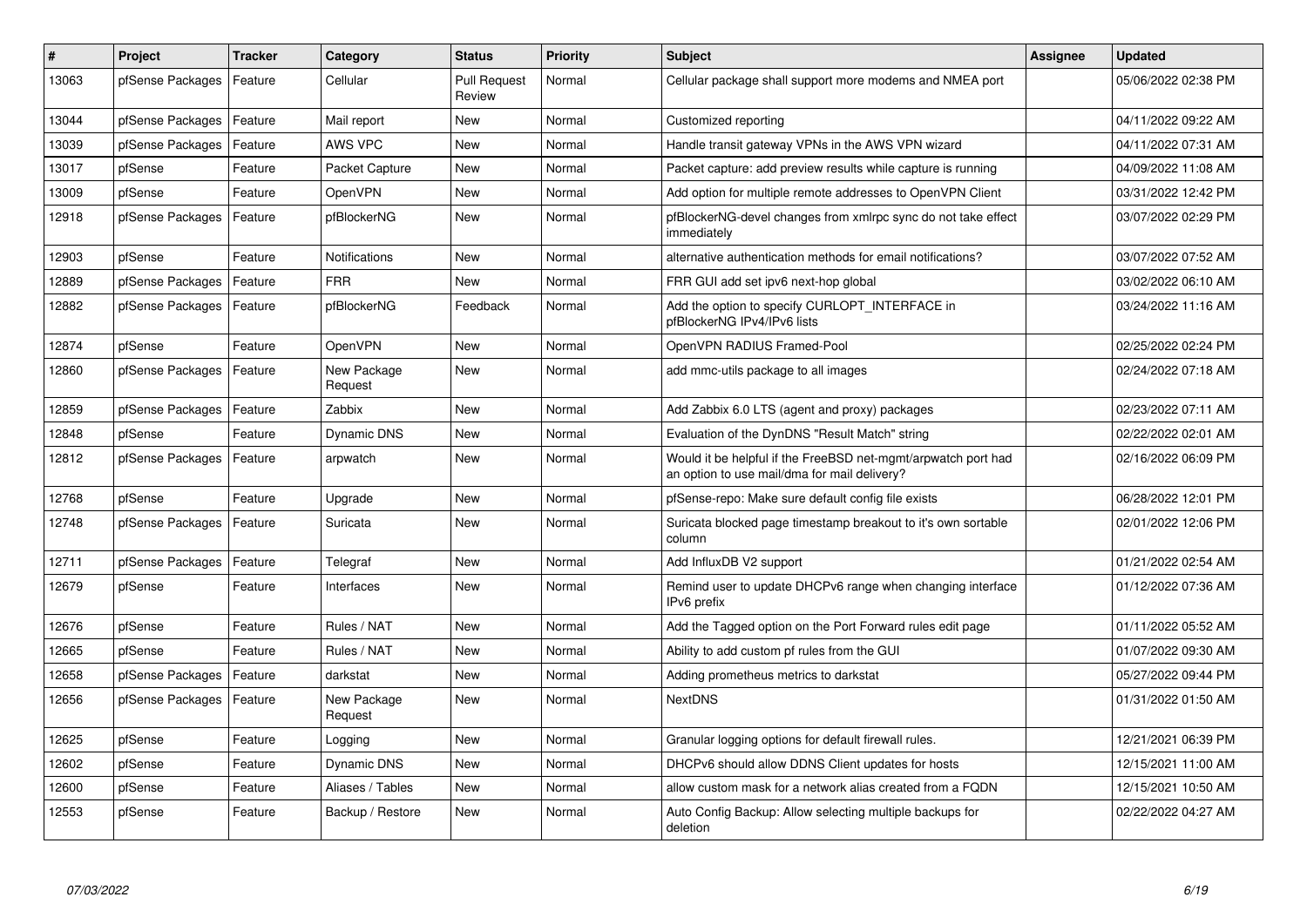| #     | Project          | <b>Tracker</b> | Category                | <b>Status</b> | <b>Priority</b> | <b>Subject</b>                                                                                            | Assignee | <b>Updated</b>      |
|-------|------------------|----------------|-------------------------|---------------|-----------------|-----------------------------------------------------------------------------------------------------------|----------|---------------------|
| 12546 | pfSense Plus     | Feature        | Authentication          | New           | Normal          | Add 2FA Support to pfSense Plus Local Database<br>Authentication                                          |          | 06/25/2022 05:30 PM |
| 12534 | pfSense Plus     | Feature        | Hardware / Drivers      | New           | Normal          | Generate a ISO Image for Remote Restore of pfSense Plus on<br>the XG-1537 and 1541 units with IPMI        |          | 05/30/2022 10:28 AM |
| 12524 | pfSense Plus     | Feature        | <b>Operating System</b> | New           | Normal          | OpenSSL QAT Engine                                                                                        |          | 04/10/2022 02:54 AM |
| 12502 | pfSense Packages | Feature        | syslog-ng               | New           | Normal          | Syslog-ng Configuration Library (scl) missing                                                             |          | 11/02/2021 06:06 PM |
| 12491 | pfSense Packages | Feature        | squidguard              | New           | Normal          | squidguard: allow multiple regex                                                                          |          | 10/28/2021 03:30 PM |
| 12473 | pfSense          | Feature        | <b>IPsec</b>            | New           | Normal          | Allow user adjustment of IPsec Keep Alive periodic checks                                                 |          | 12/22/2021 05:59 AM |
| 12465 | pfSense Packages | Feature        | haproxy                 | New           | Normal          | Add forwardfor advanced usecases                                                                          |          | 10/16/2021 07:35 PM |
| 12458 | pfSense          | Feature        | Authentication          | New           | Normal          | Use "unixHomeDirectory" instead of "homeDirectory" when<br>LDAP authentication server is Active Directory |          | 10/15/2021 08:18 AM |
| 12358 | pfSense Packages | Feature        | pfBlockerNG             | New           | Normal          | IP List Copy/Import/Export                                                                                |          | 09/09/2021 01:56 PM |
| 12329 | pfSense Packages | Feature        | Avahi                   | New           | Normal          | Add optional floating firewall rules for IPv4 and IPv6                                                    |          | 02/09/2022 04:43 PM |
| 12308 | pfSense Packages | Feature        | New Package<br>Request  | New           | Normal          | Dynamicaly Update Firewall Aliases from OpenVPN LDAP<br>Group membership of the connected user            |          | 08/27/2021 12:51 AM |
| 12300 | pfSense          | Feature        | Hardware / Drivers      | New           | Normal          | Add Aquantia Atlantic driver to pfsense                                                                   |          | 09/14/2021 06:49 AM |
| 12190 | pfSense          | Feature        | Rules / NAT             | New           | Normal          | Add ability to reference ipv6 prefix in firewall rules and aliases                                        |          | 08/05/2021 01:47 PM |
| 12179 | pfSense Packages | Feature        | qemu-guest-agent        | New           | Normal          | QEMU package                                                                                              |          | 07/30/2021 08:02 AM |
| 12139 | pfSense          | Feature        | <b>DNS Forwarder</b>    | New           | Normal          | Add support in for specifying a DNSMASQ configuration file                                                |          | 07/16/2021 09:45 PM |
| 12121 | pfSense          | Feature        | <b>OpenVPN</b>          | New           | Normal          | Wider "local network(s)" fields in OpenVPN server configuration                                           |          | 07/19/2021 07:37 AM |
| 12120 | pfSense          | Feature        | <b>DHCP Relay</b>       | New           | Normal          | Permit several sets of destination DHCP servers in DHCP relay                                             |          | 07/11/2021 05:41 PM |
| 12097 | pfSense Packages | Feature        | pfBlockerNG             | New           | Normal          | Add dnsbl and geoip logs to system log                                                                    |          | 07/06/2021 01:25 PM |
| 12091 | pfSense          | Feature        | Authentication          | <b>New</b>    | Normal          | RFE: Add support for sssd authentication                                                                  |          | 12/10/2021 04:55 PM |
| 12077 | pfSense          | Feature        | Gateways                | New           | Normal          | Allow stick-connections per gateway group                                                                 |          | 06/24/2021 08:45 AM |
| 12055 | pfSense          | Feature        | Virtual IP Addresses    | Feedback      | Normal          | Option to disable XMLRPC Sync for Loopback Virtual IPs                                                    |          | 06/18/2021 09:05 AM |
| 11974 | pfSense          | Feature        | <b>XMLRPC</b>           | New           | Normal          | XMLRPC synchronization for igmmproxy settings                                                             |          | 05/29/2021 03:58 PM |
| 11963 | pfSense Packages | Feature        | <b>FRR</b>              | New           | Normal          | Dynamically change OSPF interface costs on selected<br>interfaces on CARP event                           |          | 05/26/2021 04:13 AM |
| 11956 | pfSense          | Feature        | Web Interface           | New           | Normal          | "add" button in the top of pages with many user-added items                                               |          | 07/10/2021 01:01 PM |
| 11954 | pfSense          | Feature        | <b>IGMP Proxy</b>       | I New         | Normal          | Multicast limits                                                                                          |          | 05/25/2021 12:36 AM |
| 11931 | pfSense Packages | Feature        | ACME                    | New           | Normal          | Add support for validating a domain's ownership via Google<br>Cloud Cloud DNS                             |          | 02/15/2022 03:18 AM |
| 11920 | pfSense Plus     | Feature        | Authentication          | New           | Normal          | SAML Authentication for pfSense (VPN and webConfigurator)                                                 |          | 05/14/2021 12:56 AM |
| 11890 | pfSense Packages | Feature        | New Package<br>Request  | New           | Normal          | Browser-based "clientless" VPN                                                                            |          | 05/05/2021 07:26 AM |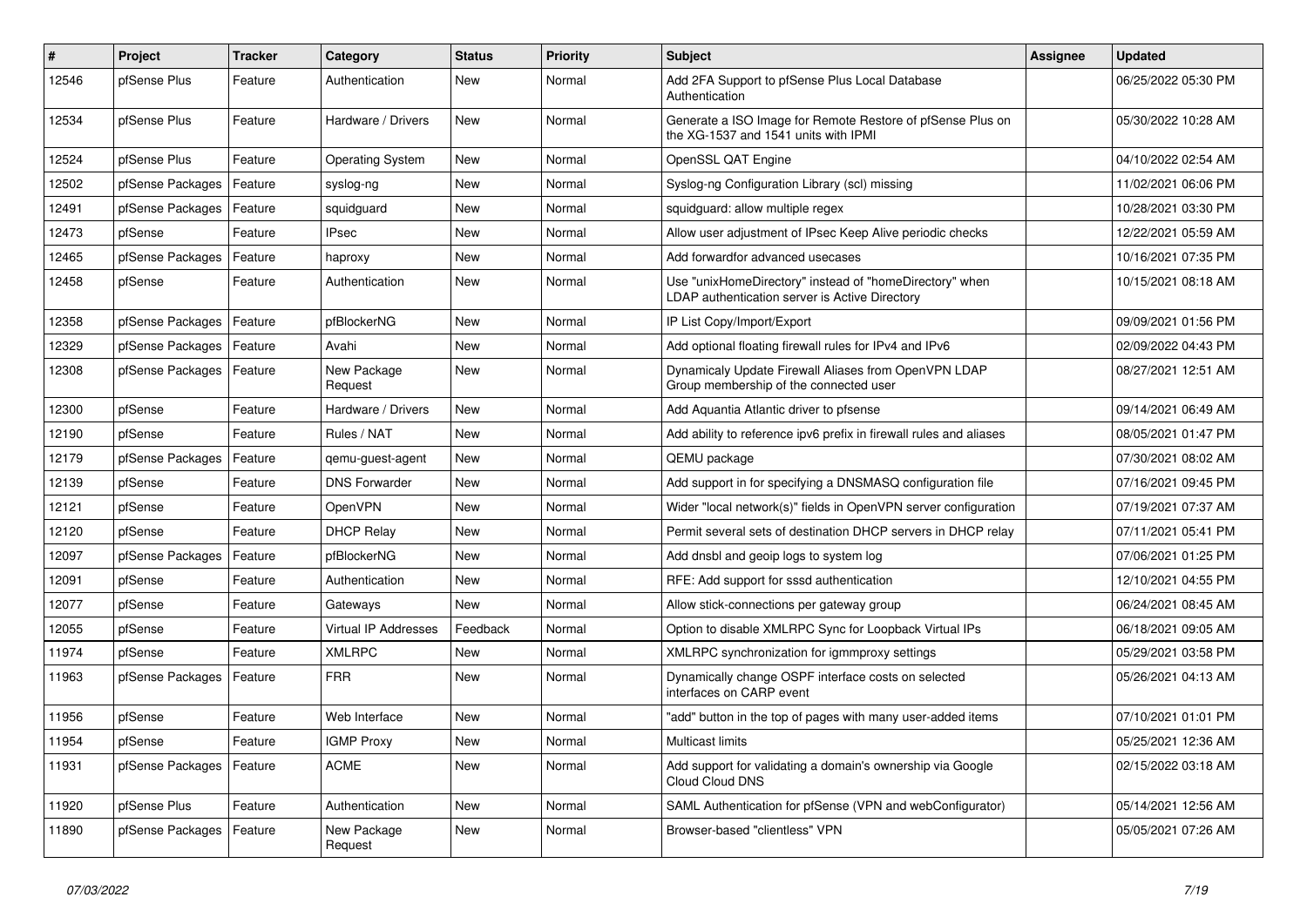| #     | <b>Project</b>             | <b>Tracker</b> | Category               | <b>Status</b> | <b>Priority</b> | <b>Subject</b>                                                                                                                   | <b>Assignee</b> | <b>Updated</b>      |
|-------|----------------------------|----------------|------------------------|---------------|-----------------|----------------------------------------------------------------------------------------------------------------------------------|-----------------|---------------------|
| 11876 | pfSense                    | Feature        | Hardware / Drivers     | New           | Normal          | OpenSSL does not use QAT acceleration on pfSense Plus<br>21.02-RELEASE-p1 or 21.05-DEVELOPMENT                                   |                 | 05/03/2021 08:02 AM |
| 11856 | pfSense                    | Feature        | Diagnostics            | <b>New</b>    | Normal          | Replace/add Alias or DNS names for known LAN addresses in<br>the State table                                                     |                 | 04/27/2021 08:01 AM |
| 11827 | pfSense Packages           | Feature        | <b>ACME</b>            | New           | Normal          | Please include acme deploy folder/scripts                                                                                        |                 | 03/06/2022 04:31 AM |
| 11826 | pfSense Packages           | Feature        | ACME                   | New           | Normal          | Preserve acme SAN Method parameters for new cert creations                                                                       |                 | 04/20/2021 02:02 PM |
| 11823 | pfSense Packages           | Feature        | <b>FRR</b>             | New           | Normal          | Route handling enhancements                                                                                                      |                 | 04/19/2021 06:23 PM |
| 11784 | pfSense Packages           | Feature        | squidquard             | New           | Normal          | squidguard auto update blacklist option                                                                                          |                 | 04/06/2021 01:53 AM |
| 11772 | pfSense Plus               | Feature        | Multi-WAN              | New           | Normal          | Layer 2 Tunnel Bonding Capability                                                                                                |                 | 06/05/2021 03:27 PM |
| 11757 | pfSense                    | Feature        | <b>XMLRPC</b>          | New           | Normal          | Allow XMLRPC sync to bypass default auth server in favor of<br>local database                                                    |                 | 03/30/2021 03:18 PM |
| 11749 | pfSense Packages           | Feature        | pfBlockerNG            | New           | Normal          | Option to disable NAT rule creation                                                                                              |                 | 04/06/2021 11:45 PM |
| 11732 | pfSense Plus               | Feature        | Hardware / Drivers     | New           | Normal          | Add VXLAN Support to pfSense Plus                                                                                                |                 | 03/15/2022 02:35 AM |
| 11703 | pfSense Packages           | Feature        | <b>FRR</b>             | New           | Normal          | add Krill and Routinator support BGP RPKI                                                                                        |                 | 03/18/2021 07:47 PM |
| 11625 | pfSense                    | Feature        | <b>OpenVPN</b>         | New           | Normal          | Cisco-AVPair aliases support                                                                                                     |                 | 03/05/2021 12:35 AM |
| 11604 | pfSense                    | Feature        | WireGuard              | New           | Normal          | WireGuard Dynamic Listen Port Randomization                                                                                      |                 | 03/19/2021 10:59 AM |
| 11579 | pfSense Packages           | Feature        | Snort                  | New           | Normal          | Snort alerts or blocks trigger notifications                                                                                     |                 | 03/01/2021 03:26 AM |
| 11573 | pfSense Packages           | Feature        | New Package<br>Request | New           | Normal          | <b>Custom Commands</b>                                                                                                           |                 | 03/16/2021 07:28 PM |
| 11567 | pfSense Packages           | Feature        | Mail report            | New           | Normal          | Email report add a note filed request                                                                                            |                 | 02/27/2021 03:44 PM |
| 11411 | pfSense Packages           | Feature        | New Package<br>Request | New           | Normal          | Smokeping as a default latency measurement tool                                                                                  |                 | 02/12/2021 09:29 PM |
| 11410 | pfSense Packages           | Feature        | New Package<br>Request | New           | Normal          | adding bpytop (former Bashtop)                                                                                                   |                 | 07/26/2021 12:33 PM |
| 11379 | pfSense                    | Feature        | Captive Portal         | New           | Normal          | <b>Template Roll Printer</b>                                                                                                     |                 | 02/07/2021 05:26 AM |
| 11324 | pfSense                    | Feature        | Logging                | New           | Normal          | Separate syslog "Remote log servers" Parameters                                                                                  |                 | 01/27/2021 10:47 AM |
| 11302 | pfSense                    | Feature        | WireGuard              | New           | Normal          | WireGuard XMLRPC sync                                                                                                            |                 | 03/19/2021 10:59 AM |
| 11262 | pfSense                    | Feature        | Rules / NAT            | New           | Normal          | Time Based Rules - selects all days in the current month                                                                         |                 | 04/27/2021 12:32 PM |
| 11260 | pfSense Packages           | Feature        | pfBlockerNG            | New           | Normal          | pfBlockerNG: predefined ASN groups for Google, Facebook,<br>Apple, etc with useful selections                                    |                 | 01/18/2021 03:46 PM |
| 11257 | pfSense                    | Feature        | Upgrade                | New           | Normal          | Installed Packages: Update all button                                                                                            |                 | 01/18/2021 10:45 AM |
| 11243 | pfSense                    | Feature        | Interfaces             | New           | Normal          | individual pfctl snort2c tables per interface only blocking IPs for<br>specific interface when a rule triggers in snort/suricata |                 | 01/14/2021 03:02 PM |
| 11227 | pfSense Packages           | Feature        | pfBlockerNG            | New           | Normal          | Feeds update                                                                                                                     |                 | 01/07/2021 12:11 AM |
| 11209 | pfSense Packages           | Feature        | pfBlockerNG            | New           | Normal          | pfBlockerNG soft blocking                                                                                                        |                 | 01/01/2021 02:07 PM |
| 11200 | pfSense Packages   Feature |                | Squid                  | New           | Normal          | Squid reverse proxy + multiple ssl certificates                                                                                  |                 | 12/31/2020 03:50 AM |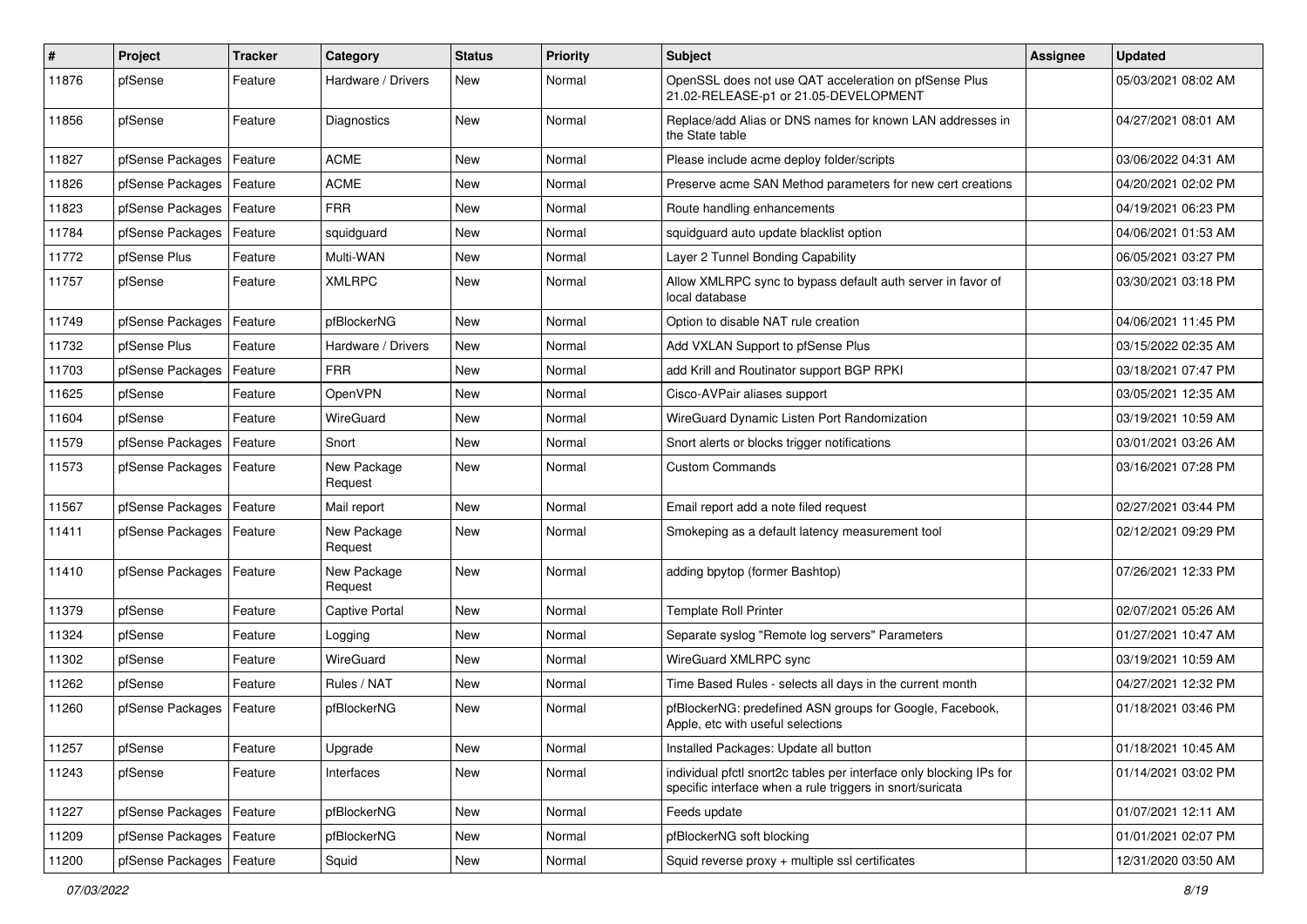| $\vert$ # | Project          | <b>Tracker</b> | Category                        | <b>Status</b>                 | <b>Priority</b> | <b>Subject</b>                                                                                    | Assignee | <b>Updated</b>      |
|-----------|------------------|----------------|---------------------------------|-------------------------------|-----------------|---------------------------------------------------------------------------------------------------|----------|---------------------|
| 11189     | pfSense          | Feature        | Captive Portal                  | <b>New</b>                    | Normal          | Captive Portal - Tarpit option                                                                    |          | 12/23/2020 06:44 PM |
| 11178     | pfSense Packages | Feature        | Filer                           | New                           | Normal          | Filer do not ask what to do with previous filename                                                |          | 12/31/2020 02:45 AM |
| 11163     | pfSense Packages | Feature        | <b>ACME</b>                     | <b>Pull Request</b><br>Review | Normal          | Preferred Chain option                                                                            |          | 10/18/2021 09:10 AM |
| 11156     | pfSense Packages | Feature        | pfBlockerNG                     | <b>New</b>                    | Normal          | Add an option include subdomains for the noAAAA feature                                           |          | 12/11/2020 10:19 AM |
| 11138     | pfSense Packages | Feature        | FreeRADIUS                      | <b>New</b>                    | Normal          | new WebGUI checkboxes needed                                                                      |          | 12/07/2020 08:28 AM |
| 11099     | pfSense Packages | Feature        | pfBlockerNG                     | <b>New</b>                    | Normal          | DNSBL blocking by schedule                                                                        |          | 11/25/2020 12:12 AM |
| 11092     | pfSense Packages | Feature        | pfBlockerNG                     | <b>New</b>                    | Normal          | Detecting DNS tunneling                                                                           |          | 11/21/2020 04:53 AM |
| 11084     | pfSense          | Feature        | Dynamic DNS                     | <b>New</b>                    | Normal          | Dynamic DNS include option to specify virtual IP addresses                                        |          | 11/19/2020 01:26 PM |
| 11056     | pfSense          | Feature        | Interfaces                      | <b>New</b>                    | Normal          | Add option to disable flow-control on interfaces in GUI                                           |          | 11/11/2020 04:41 PM |
| 10962     | pfSense          | Feature        | <b>Dynamic DNS</b>              | New                           | Normal          | Add Cpanel support for Dynamic DNS Clients                                                        |          | 12/28/2020 01:56 PM |
| 10909     | pfSense Packages | Feature        | <b>PIMD</b>                     | <b>New</b>                    | Normal          | #define MAXVIFS 32 to 64                                                                          |          | 04/21/2022 12:39 PM |
| 10890     | pfSense          | Feature        | Interfaces                      | <b>New</b>                    | Normal          | Allow multiple assigned interfaces to track status of a single<br>switch port                     |          | 09/14/2020 07:20 AM |
| 10865     | pfSense Packages | Feature        | squidguard                      | <b>New</b>                    | Normal          | squidGuard lacks options to send traffic action logs to syslog<br>server                          |          | 09/05/2020 01:21 AM |
| 10843     | pfSense          | Feature        | Authentication                  | New                           | Normal          | Allow user manager settings to specify multiple authentication<br>servers                         |          | 01/13/2022 07:22 AM |
| 10841     | pfSense Packages | Feature        | pfBlockerNG                     | New                           | Normal          | Allow per Source/VLAN/Network individual black&whitelists                                         |          | 10/18/2020 07:42 AM |
| 10839     | pfSense          | Feature        | <b>Traffic Shaper</b><br>(ALTQ) | New                           | Normal          | Add popular messengers to the Traffic Shaper Wizard                                               |          | 08/18/2020 10:07 AM |
| 10818     | pfSense Packages | Feature        | New Package<br>Request          | <b>New</b>                    | Normal          | <b>UDP Broadcast Relay</b>                                                                        |          | 05/31/2022 02:13 AM |
| 10805     | pfSense          | Feature        | Hardware / Drivers              | New                           | Normal          | Intel QAT (QuickAssist) encryption support for PfSense                                            |          | 07/31/2020 03:13 PM |
| 10796     | pfSense Packages | Feature        | Cellular                        | Feedback                      | Normal          | Huawei ME909u-521 support                                                                         |          | 04/21/2022 12:40 PM |
| 10718     | pfSense          | Feature        | Notifications                   | <b>New</b>                    | Normal          | Email notifications - add new field to enter a from: name                                         |          | 07/01/2020 09:08 AM |
| 10651     | pfSense          | Feature        | <b>OpenVPN</b>                  | New                           | Normal          | Remove/replace deprecated OpenVPN options                                                         |          | 06/10/2020 11:32 AM |
| 10621     | pfSense          | Feature        | Hardware / Drivers              | Feedback                      | Normal          | Update system.inc/system_identify_specific_platform() update to<br>accommodate AWS, Azure and GCP |          | 06/02/2020 03:16 PM |
| 10600     | pfSense Packages | Feature        | pfBlockerNG                     | New                           | Normal          | Add support for pfBlockerNG "Action list" feature                                                 |          | 08/10/2020 02:39 AM |
| 10581     | pfSense          | Feature        | Logging                         | New                           | Normal          | Provide ability to disable nginx access logging to remote syslog<br>server                        |          | 05/21/2020 08:36 PM |
| 10547     | pfSense Packages | Feature        | New Package<br>Request          | <b>New</b>                    | Normal          | Add package addrwatch. Addrwatch is like arpwatch but works<br>with ipv4 and ipv6                 |          | 05/11/2020 09:20 AM |
| 10514     | pfSense          | Feature        | Web Interface                   | <b>New</b>                    | Normal          | Add to every page an unparsed Notes field for administrative<br>reference                         |          | 04/30/2020 06:32 PM |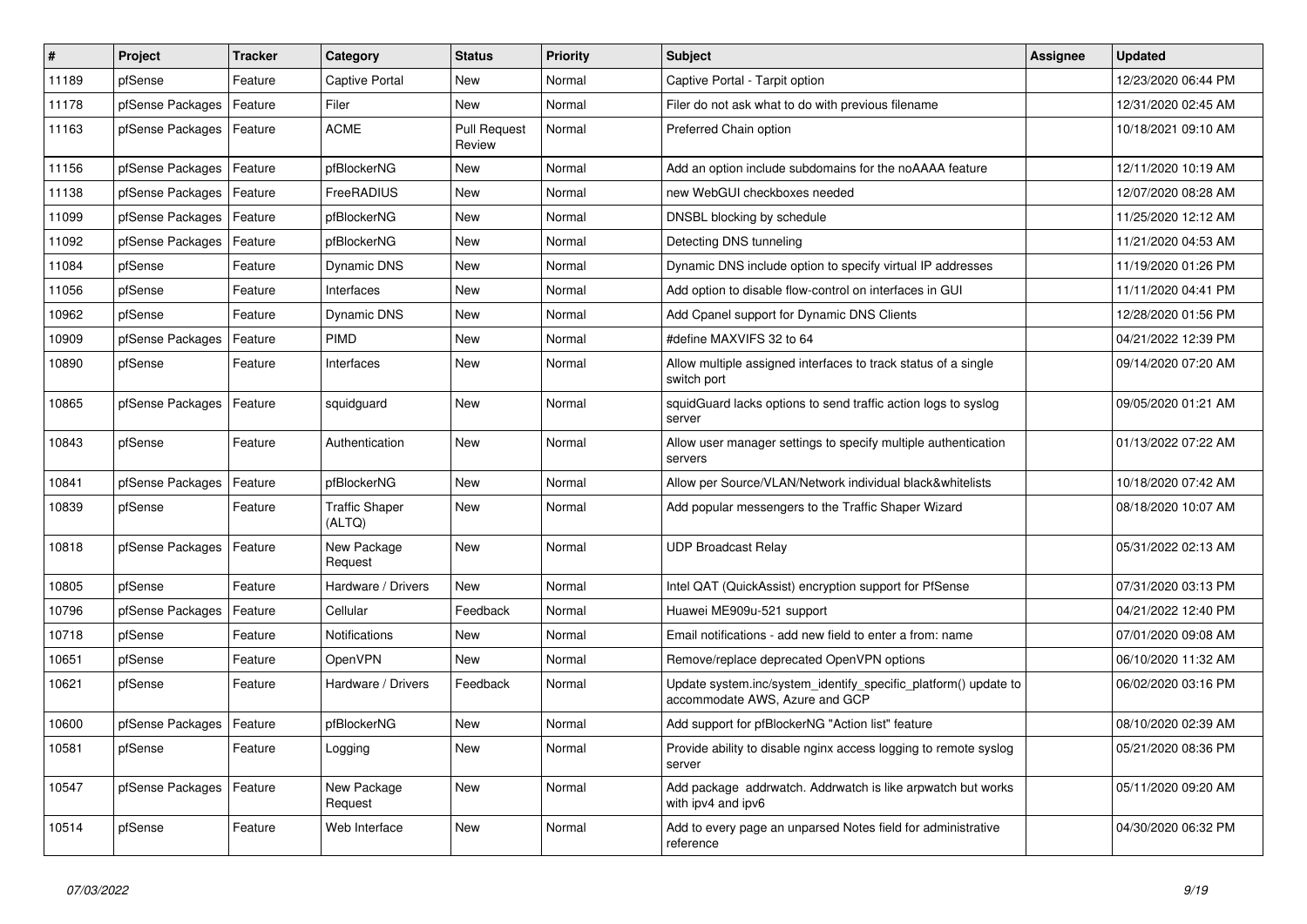| #     | <b>Project</b>             | <b>Tracker</b> | Category                 | <b>Status</b>                 | <b>Priority</b> | <b>Subject</b>                                                                                         | Assignee | <b>Updated</b>      |
|-------|----------------------------|----------------|--------------------------|-------------------------------|-----------------|--------------------------------------------------------------------------------------------------------|----------|---------------------|
| 10468 | pfSense                    | Feature        | Web Interface            | New                           | Normal          | Allow to download log files from WebGUI                                                                |          | 04/17/2020 06:17 AM |
| 10462 | pfSense Packages           | Feature        | <b>LCDProc</b>           | <b>Pull Request</b><br>Review | Normal          | CPU Temp Screen                                                                                        |          | 11/29/2021 08:28 AM |
| 10404 | pfSense                    | Feature        | <b>NTPD</b>              | New                           | Normal          | Consider using chrony for NTP services                                                                 |          | 11/23/2021 06:59 PM |
| 10401 | pfSense                    | Feature        | Dashboard                | New                           | Normal          | Request: ability to sort/separate stopped/running Service(s) on<br>Dashboard -> Services Status widget |          | 03/31/2020 04:48 PM |
| 10347 | pfSense Packages           | Feature        | OpenVPN Client<br>Export | New                           | Normal          | Request to add pull-filter                                                                             |          | 07/29/2020 08:11 AM |
| 10345 | pfSense                    | Feature        | DHCP (IPv4)              | New                           | Normal          | DHCP lease distinction between online and offline                                                      |          | 03/16/2020 07:56 AM |
| 10297 | pfSense Packages           | Feature        | FreeRADIUS               | Assigned                      | Normal          | IPv6 user attributes                                                                                   |          | 04/21/2022 12:39 PM |
| 10237 | pfSense                    | Feature        | Upgrade                  | New                           | Normal          | Take ZFS snapshot on Upgrade                                                                           |          | 04/07/2020 03:58 PM |
| 10223 | pfSense                    | Feature        | Interfaces               | New                           | Normal          | Add the ability to create additional loopback interfaces                                               |          | 12/15/2020 04:35 PM |
| 10160 | pfSense Packages           | Feature        | New Package<br>Request   | New                           | Normal          | Dedicated Maxmind GeoIP package including license<br>registration                                      |          | 01/03/2020 10:31 PM |
| 10137 | pfSense                    | Feature        | Package System           | New                           | Normal          | net-mgmt/arpwatch: Update to 3.0                                                                       |          | 12/30/2019 05:16 PM |
| 9973  | pfSense Packages           | Feature        | NRPE                     | New                           | Normal          | Nagios NRPE package isn't IPv6 capable                                                                 |          | 12/20/2019 03:15 PM |
| 9942  | pfSense                    | Feature        | <b>Operating System</b>  | New                           | Normal          | Give pfSense the possibility to change the keyboard Layout for<br>console users                        |          | 01/22/2021 02:33 AM |
| 9937  | pfSense                    | Feature        | Authentication           | <b>New</b>                    | Normal          | OpenVPN Login User Privilege                                                                           |          | 11/29/2019 08:46 AM |
| 9916  | pfSense Packages           | Feature        | <b>BIND</b>              | Feedback                      | Normal          | Check allow-transfer in custom option when the zone is slave                                           |          | 04/21/2022 12:40 PM |
| 9912  | pfSense Packages           | Feature        | ntop                     | New                           | Normal          | add custom DPI to ntopng                                                                               |          | 11/18/2019 10:57 AM |
| 9876  | pfSense                    | Feature        | <b>Operating System</b>  | New                           | Normal          | PFsense on KVM: Web interface hint to disable "Hardware<br>Checksum Offloading"                        |          | 07/03/2020 07:11 AM |
| 9857  | pfSense                    | Feature        | <b>IPsec</b>             | New                           | Normal          | IPsec Down/Up SMTP Notifications                                                                       |          | 08/31/2021 08:07 AM |
| 9838  | pfSense                    | Feature        | <b>OpenVPN</b>           | New                           | Normal          | PKCS11 support                                                                                         |          | 10/20/2019 02:12 PM |
| 9833  | pfSense Packages           | Feature        | <b>ACME</b>              | New                           | Normal          | ACME: add ability to use custom ACME server                                                            |          | 04/07/2022 11:31 AM |
| 9800  | pfSense                    | Feature        | Hardware / Drivers       | New                           | Normal          | Add toggle for net.isr.dispatch=deferred in GUI                                                        |          | 09/29/2019 06:18 AM |
| 9798  | pfSense Packages           | Feature        | pfBlockerNG              | New                           | Normal          | add ipv4 and ipv6 dnscrypt-resolvers feeds                                                             |          | 10/14/2021 09:48 AM |
| 9775  | pfSense                    | Feature        | Backup / Restore         | New                           | Normal          | AutoConfigBackup - Rolling per day/hour cap on changes,<br>retention policy                            |          | 09/20/2019 09:19 AM |
| 9774  | pfSense Packages   Feature |                | Squid                    | New                           | Normal          | Squid logs / remote logs                                                                               |          | 04/17/2020 06:18 AM |
| 9762  | pfSense Packages           | Feature        | Squid                    | Feedback                      | Normal          | Squid Reverse Proxy Change redir domain(s) to use regex                                                |          | 04/21/2022 12:40 PM |
| 9749  | pfSense Packages           | Feature        | Status_Monitoring        | New                           | Normal          | 95th percentile missing for quality in monitoring                                                      |          | 09/12/2019 10:39 AM |
| 9732  | pfSense                    | Feature        | DHCP (IPv4)              | New                           | Normal          | System UTC time offset in DHCP Option 2                                                                |          | 09/06/2019 08:39 PM |
| 9704  | pfSense Packages           | Feature        | FreeRADIUS               | New                           | Normal          | Enable filter_username                                                                                 |          | 08/27/2019 12:07 PM |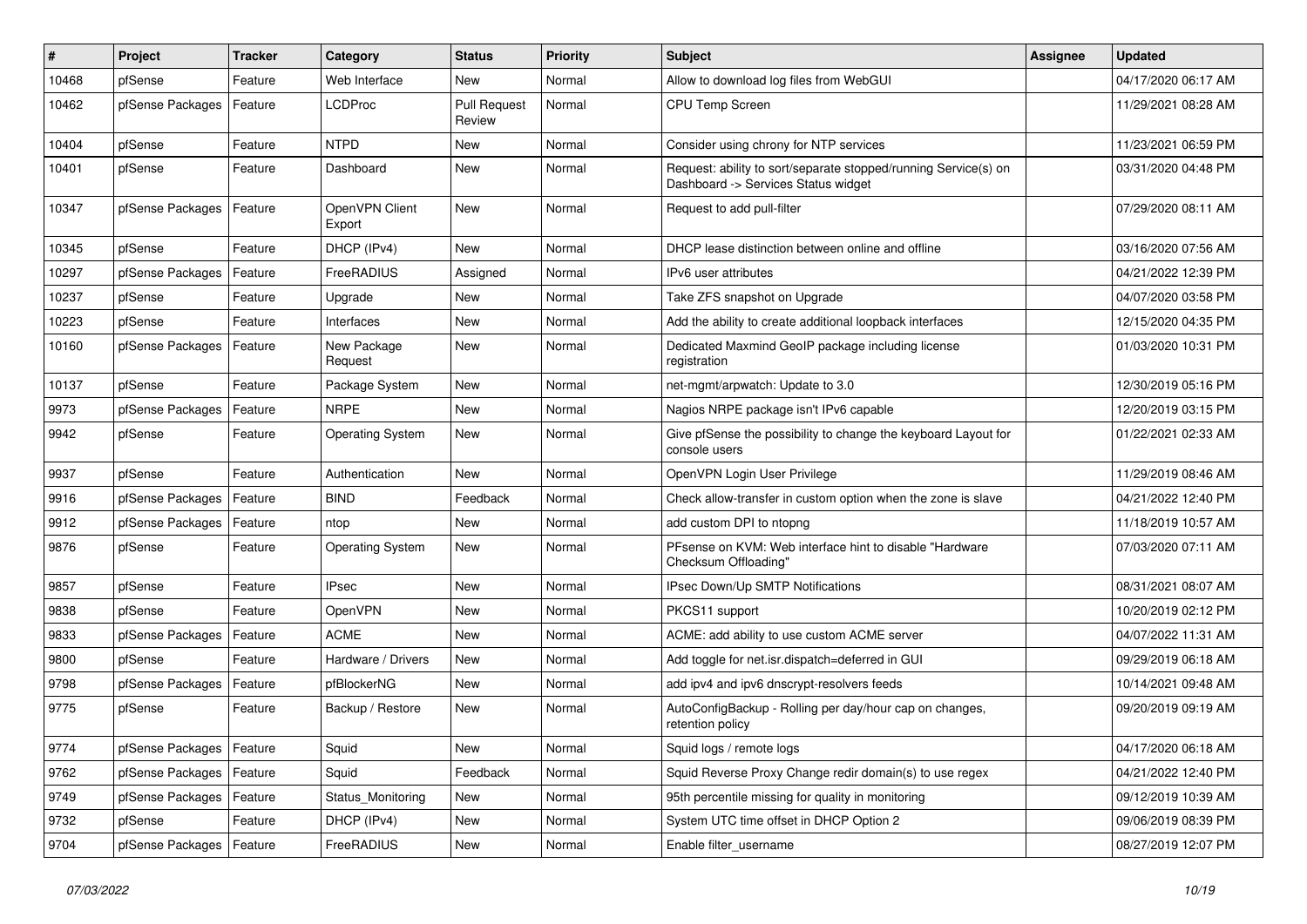| $\vert$ # | Project          | <b>Tracker</b> | Category                     | <b>Status</b> | <b>Priority</b> | Subject                                                                                   | <b>Assignee</b> | <b>Updated</b>      |
|-----------|------------------|----------------|------------------------------|---------------|-----------------|-------------------------------------------------------------------------------------------|-----------------|---------------------|
| 9700      | pfSense Packages | Feature        | Squid                        | Feedback      | Normal          | Secure Squid HTTPS Proxy                                                                  |                 | 01/25/2022 06:39 PM |
| 9680      | pfSense          | Feature        | <b>DHCP Relay</b>            | New           | Normal          | Seperate DHCP Server and relay per interface                                              |                 | 02/27/2020 10:47 AM |
| 9633      | pfSense          | Feature        | PPPoE Server                 | New           | Normal          | PPPoE/L2TP Server Status Page                                                             |                 | 10/09/2021 12:05 PM |
| 9627      | pfSense          | Feature        | Captive Portal               | <b>New</b>    | Normal          | Captive Portal only shows authenticated users                                             |                 | 08/14/2019 02:48 PM |
| 9621      | pfSense          | Feature        | User Manager /<br>Privileges | New           | Normal          | More convenient deletion of single user privileges                                        |                 | 07/09/2019 03:09 AM |
| 9617      | pfSense          | Feature        | PPP Interfaces               | New           | Normal          | PPPoE Static IP Configuration in GUI                                                      |                 | 10/15/2021 08:52 PM |
| 9616      | pfSense Packages | Feature        | New Package<br>Request       | New           | Normal          | Package for Docs                                                                          |                 | 03/26/2020 06:34 AM |
| 9599      | pfSense Packages | Feature        | haproxy                      | New           | Normal          | Support for "peers" in HAproxy                                                            |                 | 06/25/2019 01:47 AM |
| 9591      | pfSense          | Feature        | Rules / NAT                  | New           | Normal          | Add under firewall rules a search box                                                     |                 | 08/14/2019 02:39 PM |
| 9574      | pfSense          | Feature        | Package System               | New           | Normal          | Show changelog at package upgrade                                                         |                 | 06/02/2019 04:35 AM |
| 9544      | pfSense          | Feature        | Routing                      | New           | Normal          | Enable RADIX_MPATH                                                                        |                 | 04/21/2022 12:39 PM |
| 9536      | pfSense          | Feature        | DHCP (IPv6)                  | New           | Normal          | Support dynamic prefix in DHCPv6 Server                                                   |                 | 05/25/2022 04:27 AM |
| 9464      | pfSense          | Feature        | Interfaces                   | New           | Normal          | Marvell 6000 -- netgate hardware (e.g.: XG-7100, XG-3100)<br>internal switch LACP support |                 | 04/08/2019 07:58 AM |
| 9436      | pfSense          | Feature        | <b>DNS Resolver</b>          | New           | Normal          | Unbound: enable dnstap support                                                            |                 | 03/27/2019 07:54 PM |
| 9315      | pfSense Packages | Feature        | New Package<br>Request       | New           | Normal          | Add Package: dnscrypt-proxy                                                               |                 | 03/05/2021 02:38 AM |
| 9299      | pfSense Packages | Feature        | <b>ACME</b>                  | New           | Normal          | ACME package : Automate add/remove firewall rule for port<br>forwarding                   |                 | 01/30/2019 10:09 PM |
| 9289      | pfSense Packages | Feature        | Snort                        | New           | Normal          | Snort enable react                                                                        |                 | 03/16/2019 09:04 PM |
| 9288      | pfSense          | Feature        | Authentication               | New           | Normal          | SSHGuard add pfSense signature in standard                                                |                 | 08/14/2019 01:19 PM |
| 9253      | pfSense          | Feature        | User Manager /<br>Privileges | New           | Normal          | RFE: True View-Only WebCFG options                                                        |                 | 08/21/2019 09:21 AM |
| 9238      | pfSense Packages | Feature        | New Package<br>Request       | New           | Normal          | Add support for Zerotier                                                                  |                 | 05/17/2021 01:58 PM |
| 9226      | pfSense          | Feature        | Web Interface                | New           | Normal          | zfs GUI functionality - alerts                                                            |                 | 12/31/2020 02:50 PM |
| 9222      | pfSense          | Feature        | Authentication               | New           | Normal          | Add sshguard log when release an IP                                                       |                 | 08/14/2019 01:00 PM |
| 9165      | pfSense          | Feature        | Authentication               | New           | Normal          | only IPs can be added to sshguard whitelist                                               |                 | 04/21/2022 12:39 PM |
| 9156      | pfSense          | Feature        | OpenVPN                      | New           | Normal          | OpenVPN: Add tickbox for 'nopool' directive                                               |                 | 04/14/2020 01:45 PM |
| 9130      | pfSense          | Feature        | DHCP (IPv4)                  | New           | Normal          | Request ID [#INC-16195]: DHCP - PXE Boot                                                  |                 | 09/10/2020 01:39 PM |
| 9077      | pfSense Packages | Feature        | haproxy                      | New           | Normal          | haproxy UI: Add seperator lines                                                           |                 | 10/29/2018 06:06 AM |
| 9063      | pfSense          | Feature        | <b>Dynamic DNS</b>           | New           | Normal          | Allow dynamic DNS client entry to specify which Check IP<br>service to use                |                 | 10/24/2018 11:53 AM |
| 9060      | pfSense          | Feature        | Logging                      | New           | Normal          | add rule name filtering field for firewall log viewer                                     |                 | 08/14/2019 12:38 PM |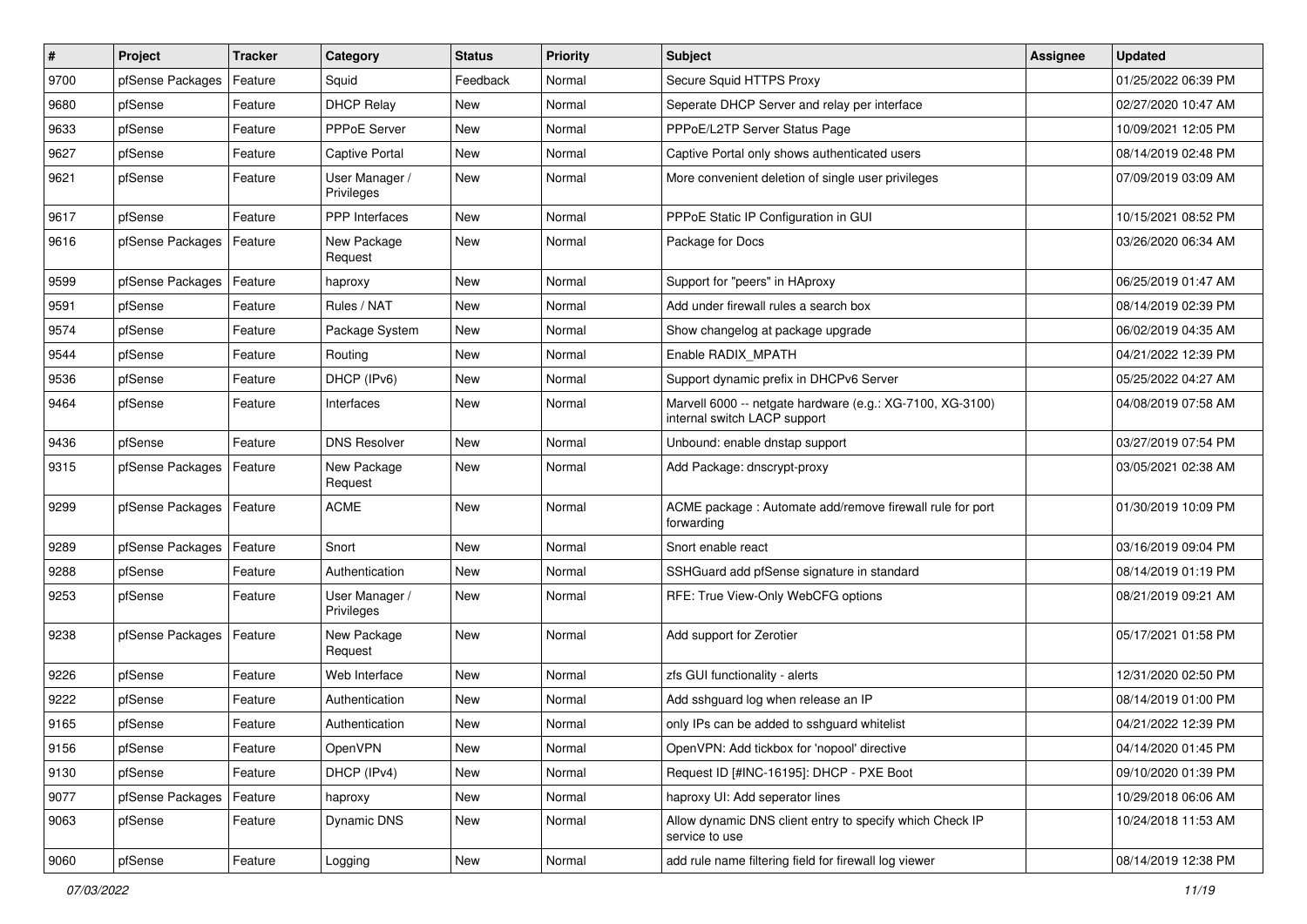| $\vert$ # | Project                    | <b>Tracker</b> | Category                                 | <b>Status</b> | Priority | <b>Subject</b>                                                                                                      | <b>Assignee</b> | <b>Updated</b>      |
|-----------|----------------------------|----------------|------------------------------------------|---------------|----------|---------------------------------------------------------------------------------------------------------------------|-----------------|---------------------|
| 9044      | pfSense Packages           | Feature        | New Package<br>Request                   | <b>New</b>    | Normal   | <b>Add SoftEther</b>                                                                                                |                 | 11/02/2019 10:51 AM |
| 9038      | pfSense                    | Feature        | Logging                                  | <b>New</b>    | Normal   | Live view of any log file                                                                                           |                 | 08/19/2019 02:55 PM |
| 8985      | pfSense Packages           | Feature        | Suricata                                 | <b>New</b>    | Normal   | Suricata: allow configuration for external/internal additional<br>storage                                           |                 | 11/13/2019 10:07 AM |
| 8982      | pfSense Packages           | Feature        | haproxy                                  | <b>New</b>    | Normal   | HAproxy ACL support for map in configuration UI                                                                     |                 | 06/25/2019 01:49 AM |
| 8929      | pfSense                    | Feature        | Web Interface                            | <b>New</b>    | Normal   | Scroll bar css dark theme                                                                                           |                 | 08/14/2019 12:16 PM |
| 8869      | pfSense Packages           | Feature        | haproxy                                  | <b>New</b>    | Normal   | HAproxy should use RFC 7919 DH parameter files                                                                      |                 | 10/17/2018 10:46 AM |
| 8836      | pfSense Packages           | Feature        | FreeRADIUS                               | <b>New</b>    | Normal   | Define Idap group vlan assignment in users file                                                                     |                 | 08/26/2018 07:53 AM |
| 8769      | pfSense Packages           | Feature        | FreeRADIUS                               | <b>New</b>    | Normal   | Allow FreeRADIUS users to change their own Passwords and<br>Pins                                                    |                 | 10/11/2018 11:34 AM |
| 8712      | pfSense                    | Feature        | <b>Traffic Shaper</b><br>(ALTQ)          | <b>New</b>    | Normal   | QOS on ipsec links                                                                                                  |                 | 06/22/2020 06:27 AM |
| 8641      | pfSense                    | Feature        | Web Interface                            | <b>New</b>    | Normal   | Need way to disable HSTS and/or replace webConfigurator<br>certificate from CLI                                     |                 | 07/16/2018 10:21 AM |
| 8558      | pfSense                    | Feature        | Web Interface                            | <b>New</b>    | Normal   | Add more table sorting in various UI pages                                                                          |                 | 08/21/2019 09:14 AM |
| 8547      | pfSense Packages           | Feature        | New Package<br>Request                   | <b>New</b>    | Normal   | fwknop Port Knocking Package                                                                                        |                 | 02/08/2021 12:17 PM |
| 8520      | pfSense                    | Feature        | Interfaces                               | New           | Normal   | Option to auto-renew DHCP on interface with an offline gateway<br>or marked as down                                 |                 | 07/20/2021 11:00 AM |
| 8517      | pfSense Packages           | Feature        | New Package<br>Request                   | <b>New</b>    | Normal   | OpenConnect client                                                                                                  |                 | 08/13/2019 10:01 AM |
| 8483      | pfSense                    | Feature        | <b>Traffic Shaper</b><br>(ALTQ)          | <b>New</b>    | Normal   | Allow user to choose order of Queues status                                                                         |                 | 08/21/2019 09:12 AM |
| 8385      | pfSense                    | Feature        | Rules / NAT                              | <b>New</b>    | Normal   | Utilize IP addresses from successfully authenticated OpenVPN<br>endpoints to Update Firewall Rules                  |                 | 07/19/2018 03:07 PM |
| 8372      | pfSense                    | Feature        | Logging                                  | New           | Normal   | add gui setting to adjust refresh rate for dynamic firewall logs                                                    |                 | 08/14/2019 10:31 AM |
| 8346      | pfSense                    | Feature        | <b>IPsec</b>                             | New           | Normal   | Let pFSense act as an IPSec XAuth VPN Client                                                                        |                 | 02/23/2018 07:39 AM |
| 8330      | pfSense                    | Feature        | DHCP (IPv4)                              | New           | Normal   | add options for ddns-local-address statements                                                                       |                 | 04/27/2021 12:31 PM |
| 8279      | pfSense Packages           | Feature        | pfBlockerNG                              | New           | Normal   | Consider adding a new option to the Rule Order                                                                      |                 | 08/20/2019 09:00 AM |
| 8262      | pfSense                    | Feature        | IPv6 Router<br>Advertisements<br>(RADVD) | <b>New</b>    | Normal   | Make each prefix flags configurable separately.                                                                     |                 | 01/16/2018 12:35 PM |
| 8243      | pfSense                    | Feature        | <b>XMLRPC</b>                            | <b>New</b>    | Normal   | Sync dashboard settings over xmlrpc                                                                                 |                 | 08/21/2019 10:42 AM |
| 8236      | pfSense                    | Feature        | <b>DNS Resolver</b>                      | <b>New</b>    | Normal   | Ability to configure "forward-first" and "forward-host" options for<br>more robust domain overrides in DNS Resolver |                 | 12/26/2017 01:26 AM |
| 8232      | pfSense Packages   Feature |                | haproxy                                  | New           | Normal   | different ssl options based on the sni name                                                                         |                 | 01/30/2019 10:36 AM |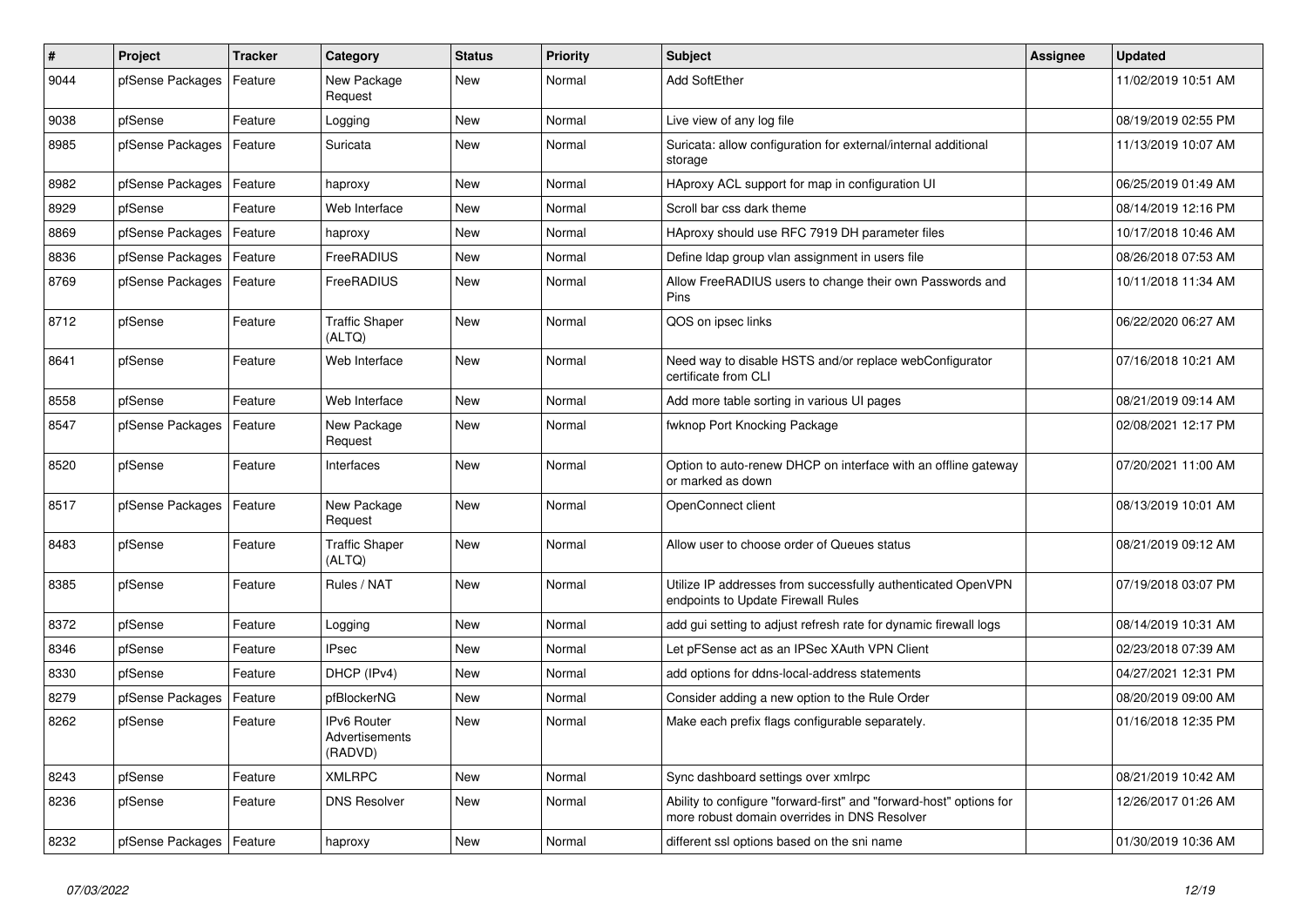| #    | Project          | <b>Tracker</b> | Category               | <b>Status</b> | Priority | <b>Subject</b>                                                                               | Assignee | <b>Updated</b>      |
|------|------------------|----------------|------------------------|---------------|----------|----------------------------------------------------------------------------------------------|----------|---------------------|
| 8230 | pfSense Packages | Feature        | Telegraf               | <b>New</b>    | Normal   | telegraf automatic input plugins configuration for enabled<br>pfsense package                |          | 02/18/2019 05:23 PM |
| 8224 | pfSense Packages | Feature        | FreeRADIUS             | New           | Normal   | Add "OU" field to FreeRADIUS page                                                            |          | 02/21/2018 12:53 AM |
| 8216 | pfSense Packages | Feature        | Telegraf               | <b>New</b>    | Normal   | Add prometheus output for telegraf                                                           |          | 09/09/2020 05:33 AM |
| 8199 | pfSense Packages | Feature        | <b>BIND</b>            | New           | Normal   | Support reordering and/or sort alphabetically across BIND<br>package                         |          | 12/12/2017 02:05 AM |
| 8178 | pfSense          | Feature        | Package System         | <b>New</b>    | Normal   | Allow setting attributes for form elements in package XML                                    |          | 12/09/2017 07:48 PM |
| 8173 | pfSense          | Feature        | Interfaces             | New           | Normal   | dhcp6c - RAW Options                                                                         |          | 05/29/2022 05:34 PM |
| 8170 | pfSense          | Feature        | <b>XMLRPC</b>          | <b>New</b>    | Normal   | XMLRPC Sync deletes entires on remote System                                                 |          | 08/21/2019 10:42 AM |
| 8168 | pfSense          | Feature        | <b>IPsec</b>           | New           | Normal   | strongswan dhcp option                                                                       |          | 12/19/2017 04:14 AM |
| 8149 | pfSense          | Feature        | <b>NTPD</b>            | New           | Normal   | <b>NTPsec</b>                                                                                |          | 10/11/2020 10:59 AM |
| 8146 | pfSense Packages | Feature        | <b>BIND</b>            | <b>New</b>    | Normal   | Zone Domain Records more powerfull for BIND Zones                                            |          | 08/13/2019 09:39 AM |
| 8121 | pfSense Packages | Feature        | haproxy                | New           | Normal   | haproxy, allow to generate backends even they don't seem to be<br>used                       |          | 11/23/2017 04:04 AM |
| 8099 | pfSense Packages | Feature        | Telegraf               | <b>New</b>    | Normal   | Add more configuration flexibility to Telegraf                                               |          | 08/13/2019 09:39 AM |
| 8078 | pfSense          | Feature        | <b>PPP</b> Interfaces  | <b>New</b>    | Normal   | <b>PPPoE Reconnect Wait Time</b>                                                             |          | 11/09/2017 05:13 PM |
| 8036 | pfSense          | Feature        | <b>IPsec</b>           | <b>New</b>    | Normal   | Want to run multiple Mobile Client IKEv2 server instances                                    |          | 08/14/2019 09:31 AM |
| 8031 | pfSense Packages | Feature        | FreeRADIUS             | New           | Normal   | FreeRADIUS copy entry function                                                               |          | 08/16/2019 01:01 PM |
| 7988 | pfSense          | Feature        | Web Interface          | New           | Normal   | Compact Theme based on Compact-RED with the default theme<br>colors.                         |          | 10/23/2017 05:34 AM |
| 7974 | pfSense          | Feature        | Dashboard              | <b>New</b>    | Normal   | <b>ZFS RAID Monitor Not available</b>                                                        |          | 08/20/2019 01:34 PM |
| 7971 | pfSense          | Feature        | Captive Portal         | New           | Normal   | Allow import, export and synchronization of MACs under Captive<br>Portal service             |          | 10/19/2017 04:56 AM |
| 7957 | pfSense          | Feature        | Web Interface          | <b>New</b>    | Normal   | GUI theme - separate "colour" from "compact/normal" in theme<br>dropdown                     |          | 10/17/2017 06:58 AM |
| 7956 | pfSense          | Feature        | Web Interface          | <b>New</b>    | Normal   | Favicon able to match GUI colour setting?                                                    |          | 10/17/2017 06:36 AM |
| 7922 | pfSense          | Feature        | Rules / NAT            | <b>New</b>    | Normal   | Add the option to select the ISP IPv6 Delegated Prefix as a<br>destination in firewall rules |          | 10/10/2017 06:36 PM |
| 7903 | pfSense Packages | Feature        | New Package<br>Request | <b>New</b>    | Normal   | Duo ssh package                                                                              |          | 01/16/2021 12:44 AM |
| 7888 | pfSense          | Feature        | Package System         | New           | Normal   | Add a button in package manager GUI to upgrade all packages                                  |          | 09/28/2017 05:50 AM |
| 7881 | pfSense          | Feature        | OpenVPN                | <b>New</b>    | Normal   | OpenVPN client - add support for multiple server entries                                     |          | 08/14/2019 09:32 AM |
| 7852 | pfSense          | Feature        | <b>DNS Resolver</b>    | <b>New</b>    | Normal   | Add views support to Unbound GUI                                                             |          | 09/11/2017 12:26 PM |
| 7812 | pfSense          | Feature        | Web Interface          | <b>New</b>    | Normal   | ZFS handling of autopreplace                                                                 |          | 08/13/2019 03:53 PM |
| 7800 | pfSense          | Feature        | Logging                | <b>New</b>    | Normal   | Add option for state logging                                                                 |          | 08/13/2019 03:51 PM |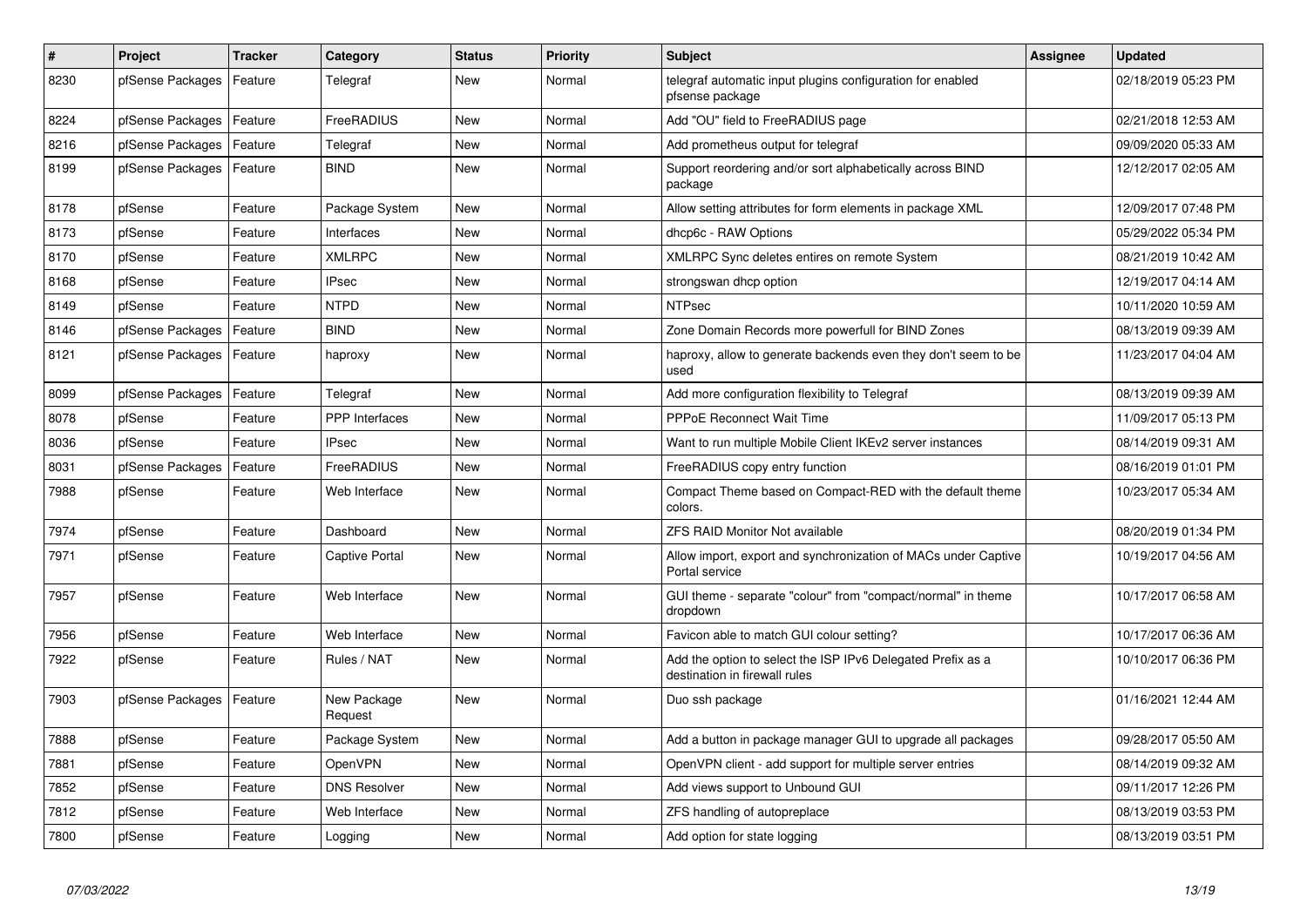| #    | Project          | <b>Tracker</b> | Category                 | <b>Status</b> | <b>Priority</b> | <b>Subject</b>                                                                                                                     | Assignee | <b>Updated</b>      |
|------|------------------|----------------|--------------------------|---------------|-----------------|------------------------------------------------------------------------------------------------------------------------------------|----------|---------------------|
| 7799 | pfSense          | Feature        | Rules / NAT              | New           | Normal          | Make an ajax call to toggle logging by clicking on the logging<br>icon next to a rule                                              |          | 08/13/2019 09:40 AM |
| 7783 | pfSense          | Feature        | <b>Operating System</b>  | New           | Normal          | Support for hosting VMs on pfSense using bhyve                                                                                     |          | 03/25/2022 11:53 AM |
| 7781 | pfSense          | Feature        | Rules / NAT              | New           | Normal          | Please Enable Rule Separators on Manual Outbound NAT                                                                               |          | 08/21/2019 09:07 AM |
| 7773 | pfSense          | Feature        | <b>IPsec</b>             | New           | Normal          | IPSec using IKEv2 with split DNS not using provided domain<br>names                                                                |          | 08/15/2017 05:25 PM |
| 7761 | pfSense          | Feature        | Rules / NAT              | New           | Normal          | Add a way to match on IPv6 proto=0 (hop-by-hop header<br>extension)                                                                |          | 08/13/2019 03:49 PM |
| 7747 | pfSense          | Feature        | Console Menu             | New           | Normal          | Minor UI Tweak: Make hitting enter on the console (esp via<br>SSH) should not log you out, but simply redraw the menu              |          | 08/01/2017 04:03 PM |
| 7738 | pfSense          | Feature        | <b>IPsec</b>             | New           | Normal          | Highlight which IPSec (or other VPN) crypto modes are<br>hardware-accelerated in the UI                                            |          | 08/13/2019 03:46 PM |
| 7720 | pfSense          | Feature        | Hardware / Drivers       | New           | Normal          | Add general watchdog kernel modules (like ichwd) and<br>watchdogd support in the GUI.                                              |          | 08/19/2019 01:20 PM |
| 7699 | pfSense Packages | Feature        | OpenVPN Client<br>Export | New           | Normal          | OpenVPN Client Export - Default Gateway                                                                                            |          | 08/19/2019 03:32 PM |
| 7691 | pfSense Packages | Feature        | Squid                    | New           | Normal          | Allow for custom icap services for squid                                                                                           |          | 08/24/2017 03:16 AM |
| 7686 | pfSense Packages | Feature        | haproxy                  | New           | Normal          | Add option in HAProxy to configure SSL defaults based on the<br>Mozilla SSL Configuration Generator                                |          | 08/16/2019 01:09 PM |
| 7671 | pfSense          | Feature        | Gateway Monitoring       | New           | Normal          | Gateway Monitoring Via Custom Script or Telnet.                                                                                    |          | 09/18/2020 02:59 PM |
| 7626 | pfSense          | Feature        | Interfaces               | New           | Normal          | Add IPoE support for WAN                                                                                                           |          | 01/01/2022 12:31 AM |
| 7602 | pfSense          | Feature        | <b>Operating System</b>  | New           | Normal          | Auto-Create bootable USB for recovery                                                                                              |          | 08/13/2019 09:50 AM |
| 7563 | pfSense          | Feature        | L <sub>2</sub> TP        | New           | Normal          | I2tp Suggestion: consider allowing IP/Subnet for the user.                                                                         |          | 08/21/2019 10:52 AM |
| 7541 | pfSense          | Feature        | Installer                | New           | Normal          | ZFS Install, add hot spare option                                                                                                  |          | 08/14/2019 09:32 AM |
| 7535 | pfSense Packages | Feature        | Snort                    | New           | Normal          | Snort messages filling System / General. Should have its own<br>log.                                                               |          | 02/18/2019 05:29 PM |
| 7449 | pfSense Packages | Feature        | OpenVPN Client<br>Export | New           | Normal          | feature request for openvpn-client-export package, add the<br>support for openypn up and down script, for mapping network<br>drive |          | 08/06/2019 05:06 PM |
| 7418 | pfSense          | Feature        | Dynamic DNS              | New           | Normal          | Dynamic dns should be sorted interface name                                                                                        |          | 08/21/2019 08:58 AM |
| 7414 | pfSense Packages | Feature        | Snort                    | New           | Normal          | snort needs automated refresh on ip change                                                                                         |          | 08/20/2019 08:55 AM |
| 7405 | pfSense          | Feature        | DHCP (IPv4)              | New           | Normal          | Ability to add dhcp host reservations from "Diagnostics -> ARP<br>table"                                                           |          | 10/12/2020 08:22 AM |
| 7367 | pfSense Packages | Feature        | Squid                    | New           | Normal          | Wizard for Squid                                                                                                                   |          | 03/14/2017 01:59 PM |
| 7292 | pfSense          | Feature        | Dynamic DNS              | New           | Normal          | DynamicDNS configuration does not sync to HA secondary                                                                             |          | 02/21/2017 04:56 PM |
| 7287 | pfSense          | Feature        | <b>NTPD</b>              | New           | Normal          | NTP add support for ACTS ref clock                                                                                                 |          | 10/12/2020 07:45 AM |
| 7281 | pfSense          | Feature        | OpenVPN                  | New           | Normal          | OpenVPN: Add support for IPv6 dynamic prefix selection                                                                             |          | 12/21/2017 08:56 PM |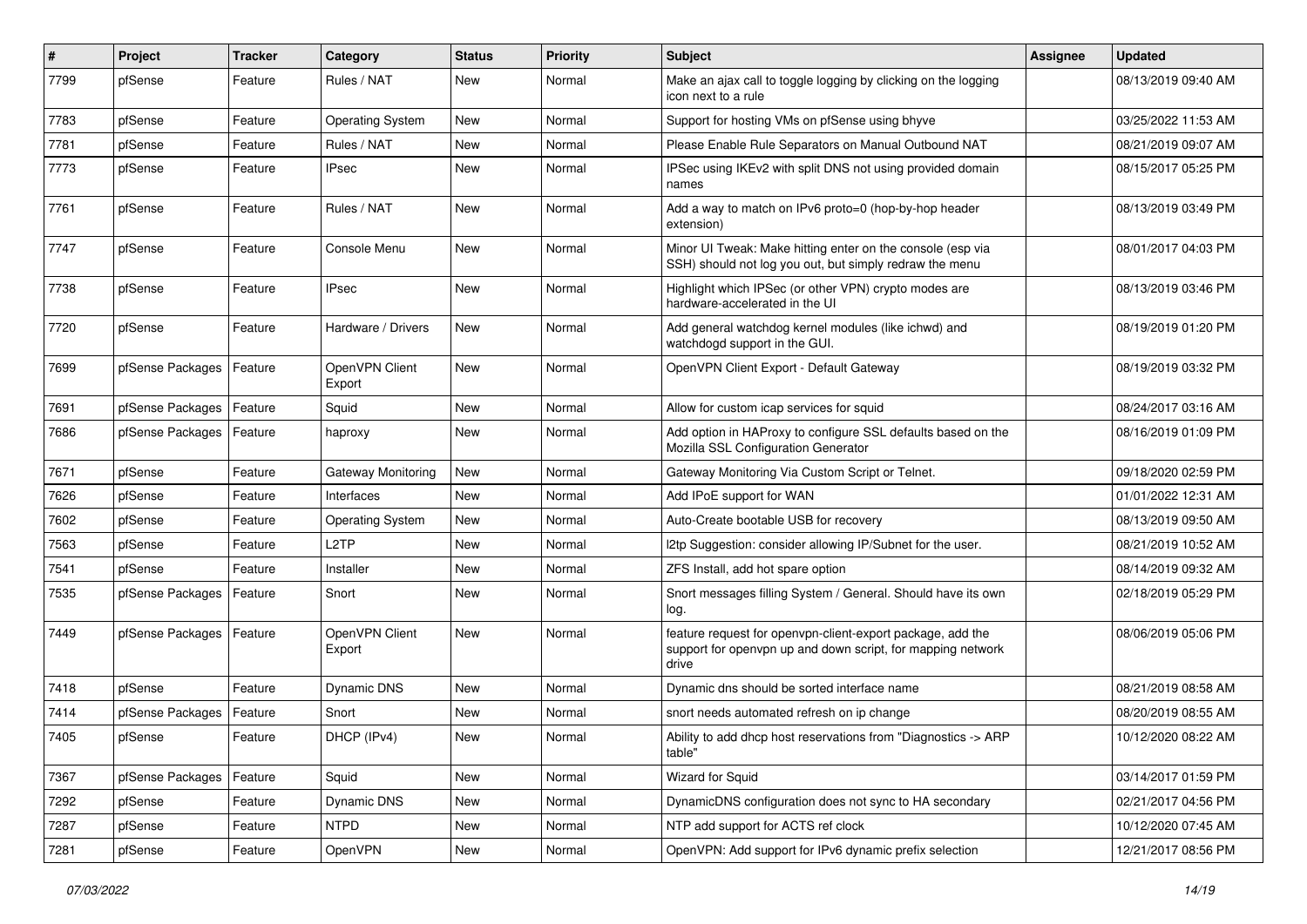| $\sharp$ | Project          | <b>Tracker</b> | Category                                               | <b>Status</b> | <b>Priority</b> | <b>Subject</b>                                                                                | Assignee | <b>Updated</b>      |
|----------|------------------|----------------|--------------------------------------------------------|---------------|-----------------|-----------------------------------------------------------------------------------------------|----------|---------------------|
| 7260     | pfSense          | Feature        | Rules / NAT                                            | New           | Normal          | Source OS / p0f Database Missing Modern Operating Systems                                     |          | 04/18/2020 02:25 AM |
| 7244     | pfSense          | Feature        | Developer Tools                                        | New           | Normal          | Publish pfsense as a Vagrant Basebox                                                          |          | 01/29/2019 04:09 AM |
| 7201     | pfSense          | Feature        | <b>NTPD</b>                                            | New           | Normal          | NTP Support multiple GPS reference clocks                                                     |          | 04/27/2021 12:31 PM |
| 7182     | pfSense          | Feature        | Dashboard                                              | <b>New</b>    | Normal          | Break up System Widget on the Dashboard                                                       |          | 08/21/2019 08:59 AM |
| 7085     | pfSense          | Feature        | Rules / NAT                                            | New           | Normal          | Edit Firewall Rules Seperator                                                                 |          | 09/10/2017 09:15 AM |
| 7000     | pfSense Packages | Feature        | ntop                                                   | New           | Normal          | ntopng historical data needs to be reworked                                                   |          | 01/14/2017 09:20 AM |
| 6960     | pfSense          | Feature        | DHCP (IPv4)                                            | <b>New</b>    | Normal          | Consider replacing ISC DHCP server with KEA DHCP                                              |          | 09/24/2020 01:59 PM |
| 6956     | pfSense          | Feature        | <b>Captive Portal</b>                                  | New           | Normal          | Allow more control over concurrent logins                                                     |          | 11/23/2016 12:01 PM |
| 6917     | pfSense          | Feature        | Upgrade                                                | New           | Normal          | Add ability to choose from what IP/IFACE you search for<br>updates                            |          | 11/11/2016 09:51 AM |
| 6845     | pfSense          | Feature        | Interfaces                                             | New           | Normal          | DHCP / DHCPv6 WAN client status page                                                          |          | 08/19/2019 12:37 PM |
| 6831     | pfSense Packages | Feature        | Snort                                                  | <b>New</b>    | Normal          | Snort does not support aliases containing FQDN                                                |          | 07/11/2020 12:51 PM |
| 6816     | pfSense          | Feature        | <b>IPv6 Router</b><br><b>Advertisements</b><br>(RADVD) | <b>New</b>    | Normal          | Status and/or Diagnostics page for radvd                                                      |          | 08/13/2019 02:35 PM |
| 6796     | pfSense          | Feature        | Interfaces                                             | New           | Normal          | Allow hostnames as GRE and GIF endpoints                                                      |          | 08/13/2019 02:35 PM |
| 6789     | pfSense Packages | Feature        | Squid                                                  | New           | Normal          | disgest Idap auth                                                                             |          | 08/13/2019 09:57 AM |
| 6776     | pfSense          | Feature        | Rules / NAT                                            | <b>New</b>    | Normal          | Allow disabling of "filter rule association" by default                                       |          | 08/17/2021 10:56 AM |
| 6738     | pfSense          | Feature        | Web Interface                                          | New           | Normal          | GUI Action Buttons replicated to the top of the List                                          |          | 07/10/2021 01:04 PM |
| 6615     | pfSense          | Feature        | DHCP (IPv4)                                            | New           | Normal          | new DHCP server option                                                                        |          | 08/13/2019 01:39 PM |
| 6604     | pfSense          | Feature        | <b>NTPD</b>                                            | New           | Normal          | Allow NTP server list to be overridden by DHCP/PPP                                            |          | 08/13/2019 01:39 PM |
| 6602     | pfSense          | Feature        | User Manager /<br>Privileges                           | <b>New</b>    | Normal          | Config writes denied via "deny config write" permission should<br>notify as such              |          | 08/20/2019 03:43 PM |
| 6574     | pfSense          | Feature        | Hardware / Drivers                                     | <b>New</b>    | Normal          | Support USB RNDIS network interfaces                                                          |          | 08/20/2019 08:46 AM |
| 6555     | pfSense Packages | Feature        | New Package<br>Request                                 | New           | Normal          | Support IEEE 1588                                                                             |          | 08/13/2019 01:40 PM |
| 6554     | pfSense          | Feature        | <b>NTPD</b>                                            | New           | Normal          | Reintroduce NTP mode7 for IEEE 1588 PTPd interop                                              |          | 08/13/2019 01:40 PM |
| 6539     | pfSense          | Feature        | Rules / NAT                                            | <b>New</b>    | Normal          | ICMPv6 filtering requires multiple rules - no range support                                   |          | 08/13/2019 01:23 PM |
| 6500     | pfSense          | Feature        | Package System                                         | New           | Normal          | Should be a way to determine which packages are available<br>without having to update/install |          | 06/17/2016 05:34 PM |
| 6470     | pfSense Packages | Feature        | New Package<br>Request                                 | New           | Normal          | CloudFlare Integration Module                                                                 |          | 08/13/2019 01:23 PM |
| 6469     | pfSense          | Feature        | Console Menu                                           | New           | Normal          | Improve help + self documentation in console PHP shell                                        |          | 08/13/2019 01:23 PM |
| 6457     | pfSense          | Feature        | Installer                                              | New           | Normal          | Allow ability to configure AWS EC2 AMI via userdata                                           |          | 09/21/2020 02:54 PM |
| 6412     | pfSense          | Feature        | <b>Operating System</b>                                | New           | Normal          | Add includedir directive for /var/etc/xinet.d to xinetd<br>configuration                      |          | 08/13/2019 01:23 PM |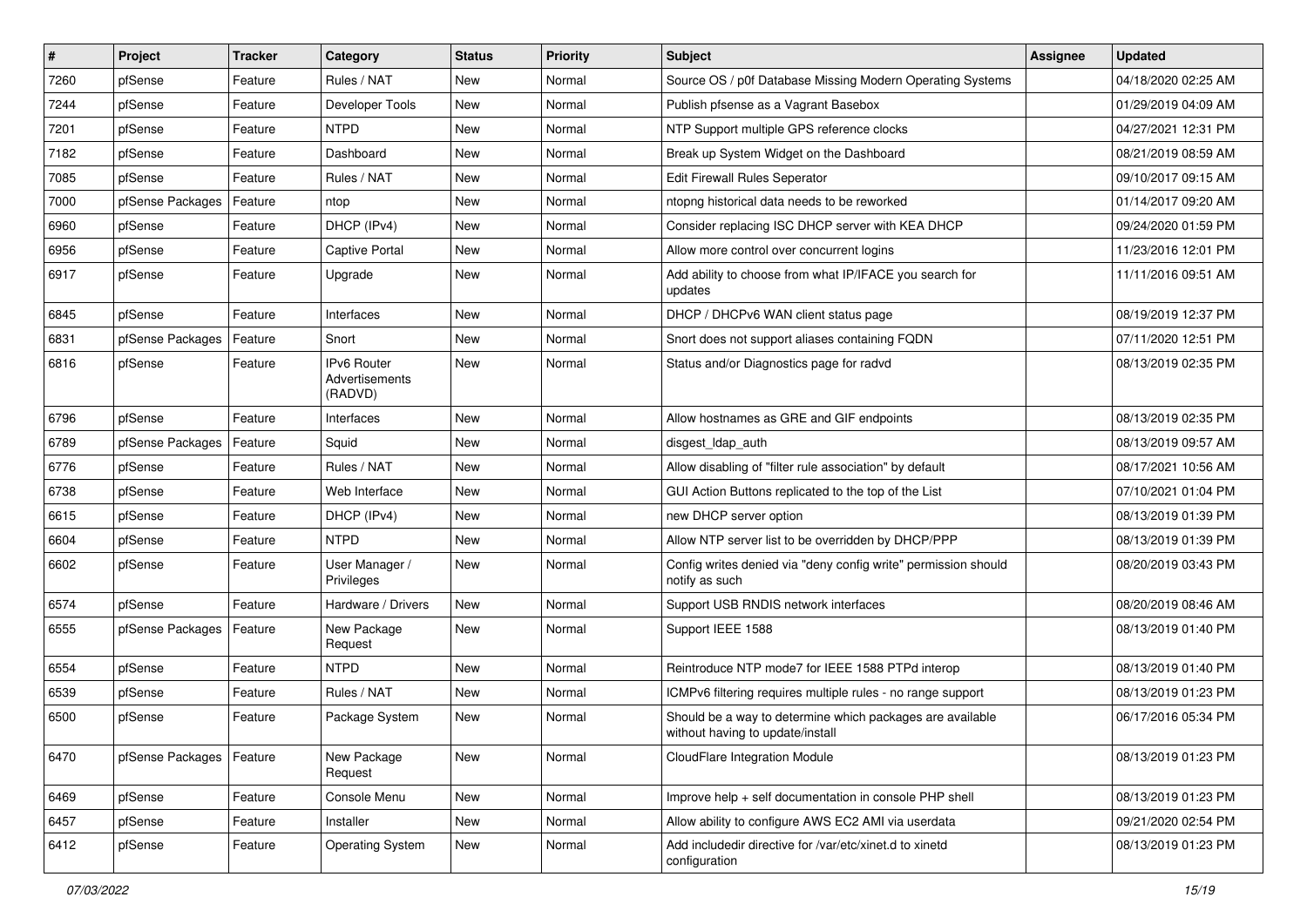| $\sharp$ | Project                    | <b>Tracker</b> | Category                        | <b>Status</b> | <b>Priority</b> | Subject                                                                                      | <b>Assignee</b> | <b>Updated</b>      |
|----------|----------------------------|----------------|---------------------------------|---------------|-----------------|----------------------------------------------------------------------------------------------|-----------------|---------------------|
| 6283     | pfSense                    | Feature        | DHCP (IPv6)                     | New           | Normal          | Register DHCPv6 leases with DNS resolver                                                     |                 | 08/21/2019 10:48 AM |
| 6228     | pfSense                    | Feature        | <b>Operating System</b>         | <b>New</b>    | Normal          | Please provide a means for IGMPv3 and MLDv2 support                                          |                 | 05/20/2020 03:21 PM |
| 6215     | pfSense                    | Feature        | Web Interface                   | New           | Normal          | Create consistent UI for admin access security                                               |                 | 04/20/2016 03:05 PM |
| 6213     | pfSense                    | Feature        | IPsec                           | <b>New</b>    | Normal          | IPSEC: IPV4/IPV6 dual-interface-stack support for Mobile IKE                                 |                 | 04/20/2016 07:48 AM |
| 6207     | pfSense                    | Feature        | Rules / NAT                     | <b>New</b>    | Normal          | Please, add "THIS_IF broadcast" Macro for use in firewall rules                              |                 | 08/21/2019 11:01 AM |
| 6176     | pfSense Packages           | Feature        | OpenVPN Client<br>Export        | <b>New</b>    | Normal          | Privilege for OpenVPN Client Export                                                          |                 | 10/05/2020 07:33 AM |
| 6103     | pfSense                    | Feature        | <b>DNS Resolver</b>             | New           | Normal          | DNS Resolver Outgoing Interfaces should be able to use<br>Gateway Groups                     |                 | 10/21/2019 08:02 AM |
| 6038     | pfSense                    | Feature        | Interfaces                      | <b>New</b>    | Normal          | Add ability to configure which interface is chosen for defining<br>hostname IP in /etc/hosts |                 | 07/07/2017 09:56 AM |
| 6022     | pfSense Packages           | Feature        | New Package<br>Request          | <b>New</b>    | Normal          | Consider MLVPN for bonded VPN                                                                |                 | 01/30/2021 05:24 PM |
| 5950     | pfSense                    | Feature        | DHCP (IPv6)                     | New           | Normal          | DHCPv6 Server support for PD of PD-obtained networks                                         |                 | 03/04/2016 03:04 AM |
| 5850     | pfSense                    | Feature        | User Manager /<br>Privileges    | <b>New</b>    | Normal          | Limit "WebCfg - System: User Manager page" privilege to<br>non-admins and non-admin groups   |                 | 02/19/2017 10:04 AM |
| 5825     | pfSense                    | Feature        | Authentication                  | <b>New</b>    | Normal          | Allow EAP-RADIUS for authentication servers                                                  |                 | 08/21/2019 10:32 AM |
| 5813     | pfSense                    | Feature        | <b>Traffic Shaper</b><br>(ALTQ) | New           | Normal          | Replacement of layer7 filter                                                                 |                 | 02/18/2017 05:08 PM |
| 5646     | pfSense Packages           | Feature        | Squid                           | New           | Normal          | Squid3 package Authentication Method: Kerberos/AD                                            |                 | 02/18/2019 05:34 PM |
| 5619     | pfSense                    | Feature        | <b>Operating System</b>         | <b>New</b>    | Normal          | Curl with ARES support                                                                       |                 | 08/13/2019 02:56 PM |
| 5556     | pfSense                    | Feature        | Diagnostics                     | New           | Normal          | No error when downloading non-existing file on<br>Diagnostics/Execute                        |                 | 08/20/2019 03:43 PM |
| 5525     | pfSense                    | Feature        | OpenVPN                         | New           | Normal          | Add static routes for OpenVPN client remote peer addresses<br>when using non-default WANs    |                 | 11/25/2015 08:44 AM |
| 5510     | pfSense                    | Feature        | Package System                  | <b>New</b>    | Normal          | Need a simple way to enable/disable package-installed services                               |                 | 04/21/2022 12:39 PM |
| 5474     | pfSense                    | Feature        | Interfaces                      | New           | Normal          | Add 802.1x configuration to wired interfaces.                                                |                 | 03/16/2016 04:32 PM |
| 5360     | pfSense                    | Feature        | UPnP/NAT-PMP                    | New           | Normal          | Add possibility to configure independent "UPnP & NAT-PMP"<br>instances                       |                 | 10/31/2015 04:25 AM |
| 5331     | pfSense                    | Feature        | <b>IPsec</b>                    | New           | Normal          | IPSec table for tuning strongswan.conf                                                       |                 | 05/05/2021 12:10 AM |
| 5174     | pfSense Packages   Feature |                | <b>NRPE</b>                     | <b>New</b>    | Normal          | nrpe: check sensors doesnt work, missing Imsensors                                           |                 | 11/15/2015 12:49 AM |
| 5080     | pfSense                    | Feature        | DHCP (IPv4)                     | New           | Normal          | Settings tab under Services>DHCP Server                                                      |                 | 08/13/2019 12:53 PM |
| 5074     | pfSense                    | Feature        | Upgrade                         | New           | Normal          | Standard release notes URLs to facilitate GUI viewing before<br>upgrade                      |                 | 04/21/2022 12:39 PM |
| 4997     | pfSense                    | Feature        | Rules / NAT                     | New           | Normal          | Add setting option to choose default log action for new firewall<br>rules                    |                 | 08/20/2019 03:29 PM |
| 4989     | pfSense                    | Feature        | <b>IPsec</b>                    | New           | Normal          | Allow all valid strongswan remote gateway options in gui                                     |                 | 08/20/2015 02:57 PM |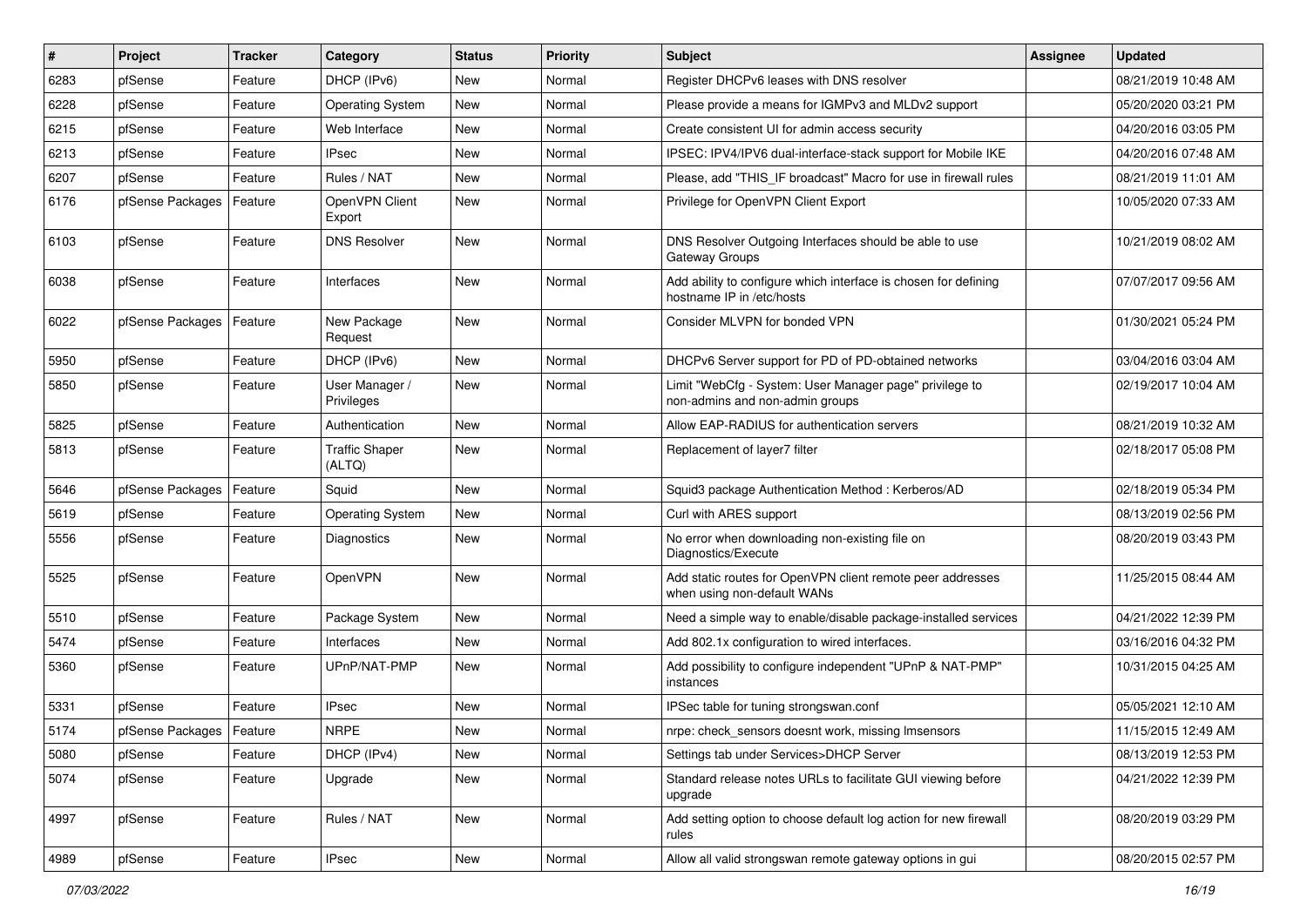| #    | <b>Project</b>   | <b>Tracker</b> | Category                                 | <b>Status</b> | <b>Priority</b> | <b>Subject</b>                                                                     | <b>Assignee</b> | <b>Updated</b>      |
|------|------------------|----------------|------------------------------------------|---------------|-----------------|------------------------------------------------------------------------------------|-----------------|---------------------|
| 4928 | pfSense Packages | Feature        | squidguard                               | New           | Normal          | Surftool - New Package to turn squidguard groups(/acls) on or<br>off               |                 | 08/13/2019 09:57 AM |
| 4899 | pfSense          | Feature        | DHCP (IPv4)                              | New           | Normal          | Additional BOOTP/DHCP Options should allow a force option                          |                 | 01/02/2018 02:24 PM |
| 4798 | pfSense          | Feature        | <b>DNS Resolver</b>                      | New           | Normal          | Make host and domain overrides available to both DNS<br>Resolver and DNS Forwarder |                 | 06/29/2015 02:14 AM |
| 4776 | pfSense          | Feature        | Wireless                                 | New           | Normal          | Add 802.1x dynamic vlan support                                                    |                 | 10/02/2020 07:42 AM |
| 4707 | pfSense          | Feature        | Rules / NAT                              | New           | Normal          | Can't override block port 0 rules in filter.inc                                    |                 | 08/13/2019 12:53 PM |
| 4688 | pfSense          | Feature        | <b>IPsec</b>                             | New           | Normal          | Missing TFC Traffic Flow Confidentiality support                                   |                 | 11/15/2021 12:27 PM |
| 4681 | pfSense          | Feature        | Backup / Restore                         | New           | Normal          | AutoConfigBackup make a way to easily download a saved<br>backup                   |                 | 08/16/2019 12:46 PM |
| 4646 | pfSense          | Feature        | Dashboard                                | New           | Normal          | Recover valuable vertical screen real estate in dashboard                          |                 | 04/20/2015 07:46 PM |
| 4628 | pfSense          | Feature        | Web Interface                            | New           | Normal          | Add GUI to manage loader tunables (e.g. loader.conf.local)                         |                 | 09/16/2015 04:28 PM |
| 4591 | pfSense          | Feature        | <b>IPsec</b>                             | New           | Normal          | IPSec Failover Support for IP Addresses instead of Dynamic<br>DNS / Failover Group |                 | 09/04/2020 12:17 AM |
| 4506 | pfSense Packages | Feature        | FreeRADIUS                               | New           | Normal          | FreeRADIUS groups/hunt groups                                                      |                 | 03/10/2015 08:51 PM |
| 4503 | pfSense Packages | Feature        | New Package<br>Request                   | New           | Normal          | GNUGateKeeper H.323 Proxy Package                                                  |                 | 08/27/2019 02:54 AM |
| 4501 | pfSense          | Feature        | Notifications                            | New           | Normal          | Allow email report to send multiple destination                                    |                 | 02/06/2016 04:07 AM |
| 4499 | pfSense          | Feature        | <b>LAGG Interfaces</b>                   | New           | Normal          | pfSense LAGG interfaces; unable to set speed and duplex for<br>member interfaces.  |                 | 08/21/2019 11:16 AM |
| 4472 | pfSense          | Feature        | Build / Release                          | New           | Normal          | Cryptographically sign every (sub-)release                                         |                 | 08/13/2019 12:53 PM |
| 4470 | pfSense          | Feature        | IPv6 Router<br>Advertisements<br>(RADVD) | New           | Normal          | RA page in GUI                                                                     |                 | 08/20/2019 12:20 PM |
| 4456 | pfSense          | Feature        | Diagnostics                              | New           | Normal          | Packet capture additional filtering options                                        |                 | 08/20/2019 03:30 PM |
| 4292 | pfSense          | Feature        | <b>RRD Graphs</b>                        | New           | Normal          | Show 95th Percentile for IPv6 Traffic in RRD Graphs                                |                 | 01/25/2015 02:24 PM |
| 4265 | pfSense          | Feature        | UPnP/NAT-PMP                             | New           | Normal          | UPNP allow use of alias and schedule                                               |                 | 08/20/2019 02:57 PM |
| 4242 | pfSense          | Feature        | Authentication                           | New           | Normal          | Two Factor or OTP Authentication for Admin Interface                               |                 | 01/04/2022 12:07 PM |
| 4128 | pfSense          | Feature        | Notifications                            | New           | Normal          | Email notification webgui configuration                                            |                 | 11/18/2021 12:48 PM |
| 4098 | pfSense          | Feature        | Authentication                           | New           | Normal          | Add option to force a password change on login                                     |                 | 08/21/2019 10:31 AM |
| 4010 | pfSense          | Feature        | OpenVPN                                  | New           | Normal          | OpenVPN always loads engines available on openssl                                  |                 | 07/08/2016 10:29 PM |
| 3899 | pfSense          | Feature        | Web Interface                            | New           | Normal          | Add feature to allow reordering of <package> items in<br/>config.xml</package>     |                 | 09/27/2014 04:40 PM |
| 3895 | pfSense          | Feature        | Configuration<br>Backend                 | New           | Normal          | Timeout for "Apply change"                                                         |                 | 01/25/2021 08:07 AM |
| 3882 | pfSense          | Feature        | Web Interface                            | New           | Normal          | Add OUI database to the base system, remove dependency on<br>nmap                  |                 | 03/08/2018 06:44 PM |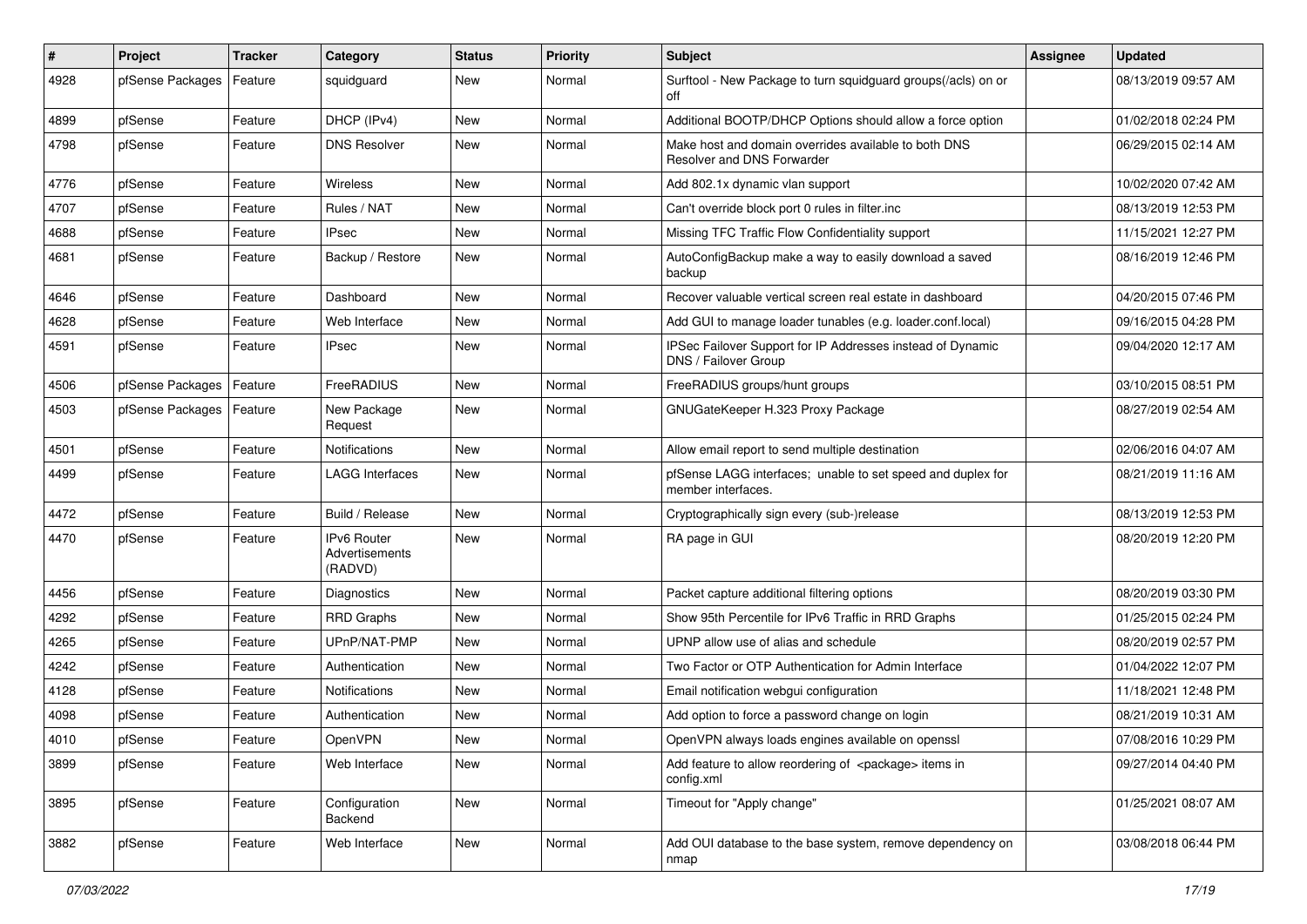| $\#$ | Project          | <b>Tracker</b> | Category                                        | <b>Status</b> | <b>Priority</b> | <b>Subject</b>                                                                                 | <b>Assignee</b> | <b>Updated</b>      |
|------|------------------|----------------|-------------------------------------------------|---------------|-----------------|------------------------------------------------------------------------------------------------|-----------------|---------------------|
| 3862 | pfSense          | Feature        | <b>IGMP Proxy</b>                               | <b>New</b>    | Normal          | Allow configuration of IGMP proxy's 'quickleave' parameter from<br>the web interface           |                 | 04/05/2016 03:24 AM |
| 3793 | pfSense          | Feature        | Rules / NAT                                     | <b>New</b>    | Normal          | Enable external authentication support for rules                                               |                 | 08/05/2014 01:09 PM |
| 3718 | pfSense          | Feature        | <b>IPv6 Router</b><br>Advertisements<br>(RADVD) | <b>New</b>    | Normal          | radvd - enhancement proposal: ability to advertise routes and<br>some fixes - patches attached |                 | 03/22/2020 02:59 PM |
| 3697 | pfSense          | Feature        | Backup / Restore                                | New           | Normal          | New backup/restore area: Certificates                                                          |                 | 03/11/2017 11:30 AM |
| 3696 | pfSense          | Feature        | Backup / Restore                                | <b>New</b>    | Normal          | Multiple items backup/restore                                                                  |                 | 06/06/2014 02:33 PM |
| 3652 | pfSense          | Feature        | <b>OpenVPN</b>                                  | <b>New</b>    | Normal          | OpenVPN - Dynamic IPv6 Tunnel Network                                                          |                 | 03/20/2019 09:50 AM |
| 3623 | pfSense          | Feature        | Package System                                  | New           | Normal          | Allow each package to choose if it is restarted on interface<br>events                         |                 | 04/26/2014 01:00 PM |
| 3552 | pfSense          | Feature        | <b>PPP</b> Interfaces                           | <b>New</b>    | Normal          | Allow configuring link keep-alive value in PPP                                                 |                 | 05/14/2014 10:26 AM |
| 3534 | pfSense          | Feature        | DHCP (IPv4)                                     | New           | Normal          | DDNS using arbitrary zone primary                                                              |                 | 07/08/2014 11:40 AM |
| 3424 | pfSense Packages | Feature        | New Package<br>Request                          | <b>New</b>    | Normal          | <b>SCEP</b> server                                                                             |                 | 08/13/2019 10:02 AM |
| 3387 | pfSense          | Feature        | Aliases / Tables                                | <b>New</b>    | Normal          | process_alias_urItable Frequency                                                               |                 | 08/21/2019 11:01 AM |
| 3288 | pfSense          | Feature        | Rules / NAT                                     | <b>New</b>    | Normal          | Macros for Interface Networks on Outbound NAT rule Source<br>drop-down                         |                 | 08/21/2019 11:02 AM |
| 3185 | pfSense          | Feature        | DHCP (IPv6)                                     | <b>New</b>    | Normal          | Accommodate a DHCPv6 failover-like mechanism                                                   |                 | 11/24/2017 10:44 AM |
| 3115 | pfSense          | Feature        | Multi-WAN                                       | New           | Normal          | Traffic shaping for multi WAN                                                                  |                 | 12/07/2015 02:20 PM |
| 3087 | pfSense          | Feature        | Web Interface                                   | <b>New</b>    | Normal          | Setup Wizard does not include IPv6 options for interfaces                                      |                 | 07/10/2013 06:19 PM |
| 3053 | pfSense          | Feature        | <b>Captive Portal</b>                           | <b>New</b>    | Normal          | Automatically add DHCP static addresses to CP passthru-mac                                     |                 | 06/21/2013 11:54 AM |
| 2983 | pfSense          | Feature        | DHCP (IPv4)                                     | <b>New</b>    | Normal          | DHCPD: Add vendor-class-identifier and MAC-OIDs                                                |                 | 05/29/2020 09:24 PM |
| 2965 | pfSense          | Feature        | Rules / NAT                                     | <b>New</b>    | Normal          | Mac Firewalling                                                                                |                 | 04/24/2013 12:02 PM |
| 2963 | pfSense          | Feature        | Captive Portal                                  | <b>New</b>    | Normal          | Captive Portal MAC authentication request                                                      |                 | 08/22/2017 09:09 PM |
| 2774 | pfSense          | Feature        | DHCP (IPv4)                                     | <b>New</b>    | Normal          | Extend DHCP Pools code to allow using different subnets                                        |                 | 08/19/2019 10:27 AM |
| 2771 | pfSense          | Feature        | Rules / NAT                                     | <b>New</b>    | Normal          | Add packet tracing simulator                                                                   |                 | 08/13/2019 12:24 PM |
| 2676 | pfSense          | Feature        | Rules / NAT                                     | <b>New</b>    | Normal          | Reply-to option in firewall rule                                                               |                 | 05/05/2017 03:15 PM |
| 2593 | pfSense          | Feature        | <b>XMLRPC</b>                                   | <b>New</b>    | Normal          | sync NTPD, SNMP config between HA members                                                      |                 | 01/14/2015 09:04 AM |
| 2573 | pfSense          | Feature        | Captive Portal                                  | <b>New</b>    | Normal          | Captive Portal support of RADIUS POD (Packet of Disconnect)                                    |                 | 10/17/2016 03:14 AM |
| 2504 | pfSense          | Feature        | LAGG Interfaces                                 | <b>New</b>    | Normal          | lagg enhancements                                                                              |                 | 01/08/2021 12:17 PM |
| 2479 | pfSense          | Feature        | Dashboard                                       | New           | Normal          | Allow reordering of the traffic graphs on the dashboard                                        |                 | 06/08/2012 04:13 PM |
| 2443 | pfSense          | Feature        | <b>PPP</b> Interfaces                           | <b>New</b>    | Normal          | Automatically start 3G usb interfaces upon plugin                                              |                 | 05/20/2012 05:37 PM |
| 2410 | pfSense          | Feature        | <b>DNS Forwarder</b>                            | <b>New</b>    | Normal          | Support name based aliasing via CNAMEs or some other<br>mechanism.                             |                 | 12/11/2012 09:56 PM |